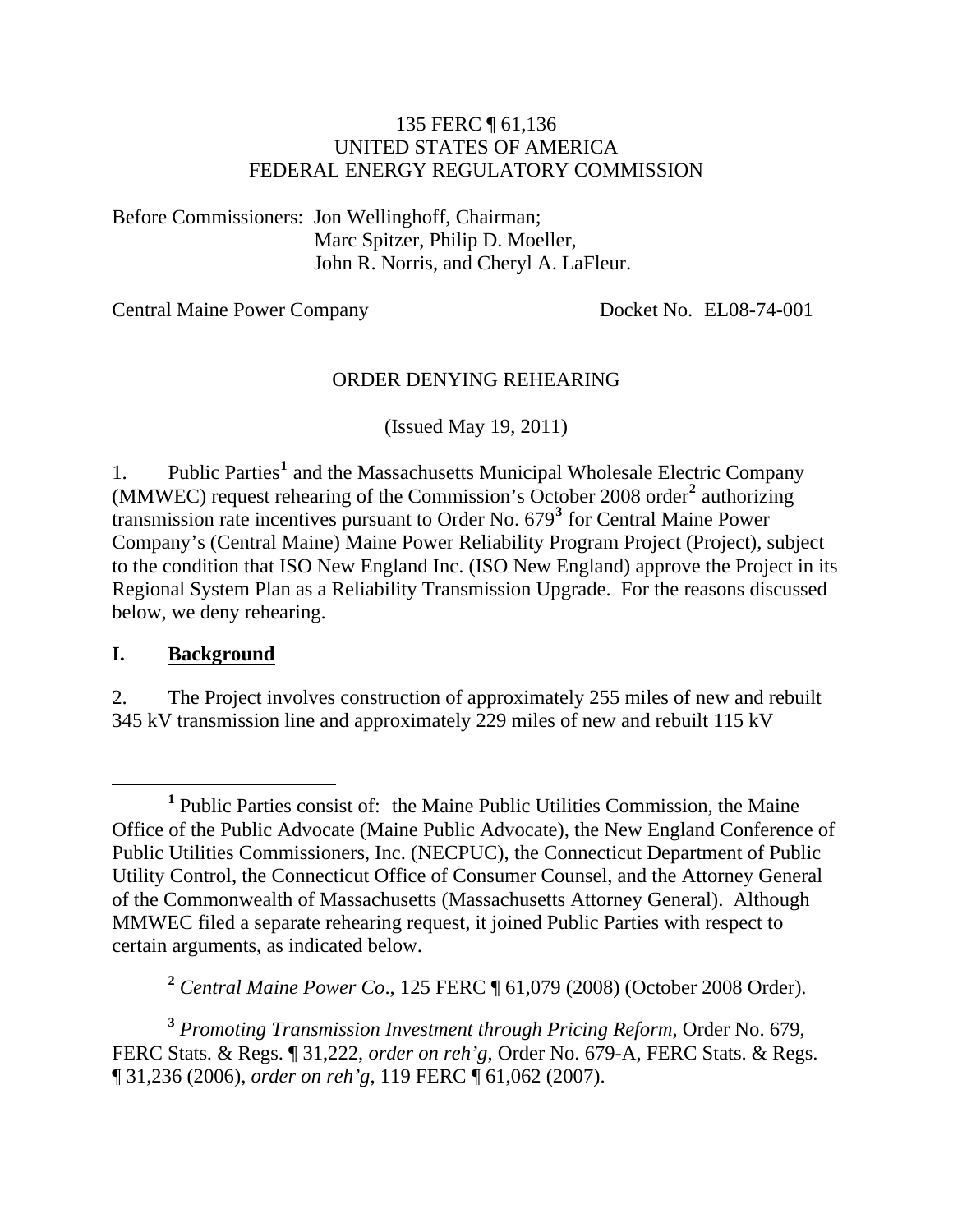transmission line.**<sup>4</sup>** The Project's proposed transmission corridor is an approximately 370 mile right-of-way with a width of 170 to 500 feet. While the Project will use existing utility corridors, Central Maine expects to negotiate rights-of-way along the corridor and to purchase approximately 580 parcels of land in approximately 23 towns.**<sup>5</sup>** The Project is expected to cost approximately \$1.4 billion, which is four to five times the size of Central Maine's current electric transmission plant investment and six times its existing transmission plant in service.**<sup>6</sup>**

3. Central Maine submitted a petition for declaratory order requesting three incentives for the Project: (1) a 150 basis point return on equity (ROE) adder; (2) recovery in rate base of 100 percent of construction work in progress (CWIP); and (3) guaranteed recovery of prudently incurred costs if the Project is abandoned in whole or in part as a result of factors beyond its control (abandonment).

4. In the petition, Central Maine stated that the Project is necessary for the future reliability of its transmission system and must be built on an accelerated construction schedule. Central Maine explained that it developed the Project after ISO New England conducted a Needs Assessment Study that found that by 2012 Central Maine's transmission system will violate three mandatory Reliability Standards.**[7](#page-1-0)**

**5** Central Maine Petition for Declaratory Order at 16-17 (Petition).

<sup>6</sup> In the related proceeding, Docket No. ER09-938-000, the Project is estimated to cost \$1.55 billion.

<span id="page-1-0"></span><sup>7</sup> The Needs Assessment Study found that when tested under the N-0 condition (normal operations prior to any contingency), N-1 condition (the system can withstand the first contingency, which may involve the loss of one or more system components, without affecting service to customers), and N-1-1 condition (a regional control area must be designed to withstand the most severe single outage on its system without the occurrence of instability, and within 30 minutes of the first outage, the system must be prepared for the next most severe outage), Central Maine's transmission system would violate: (1) TPL-001-0 – System Performance Under Normal (No Contingency) Conditions (Category A); (2) TPL-002-0 – System Performance Under Loss of a Single Bulk Electric System Element (Category B); and (3) TPL-003-0 – System Performance Following Loss of Two or More Bulk Electric System Elements (Category C). *Id*. at 13- 14.

**<sup>4</sup>** The major 345 kV transmission line will run between Orrington, Maine, and Newington, New Hampshire.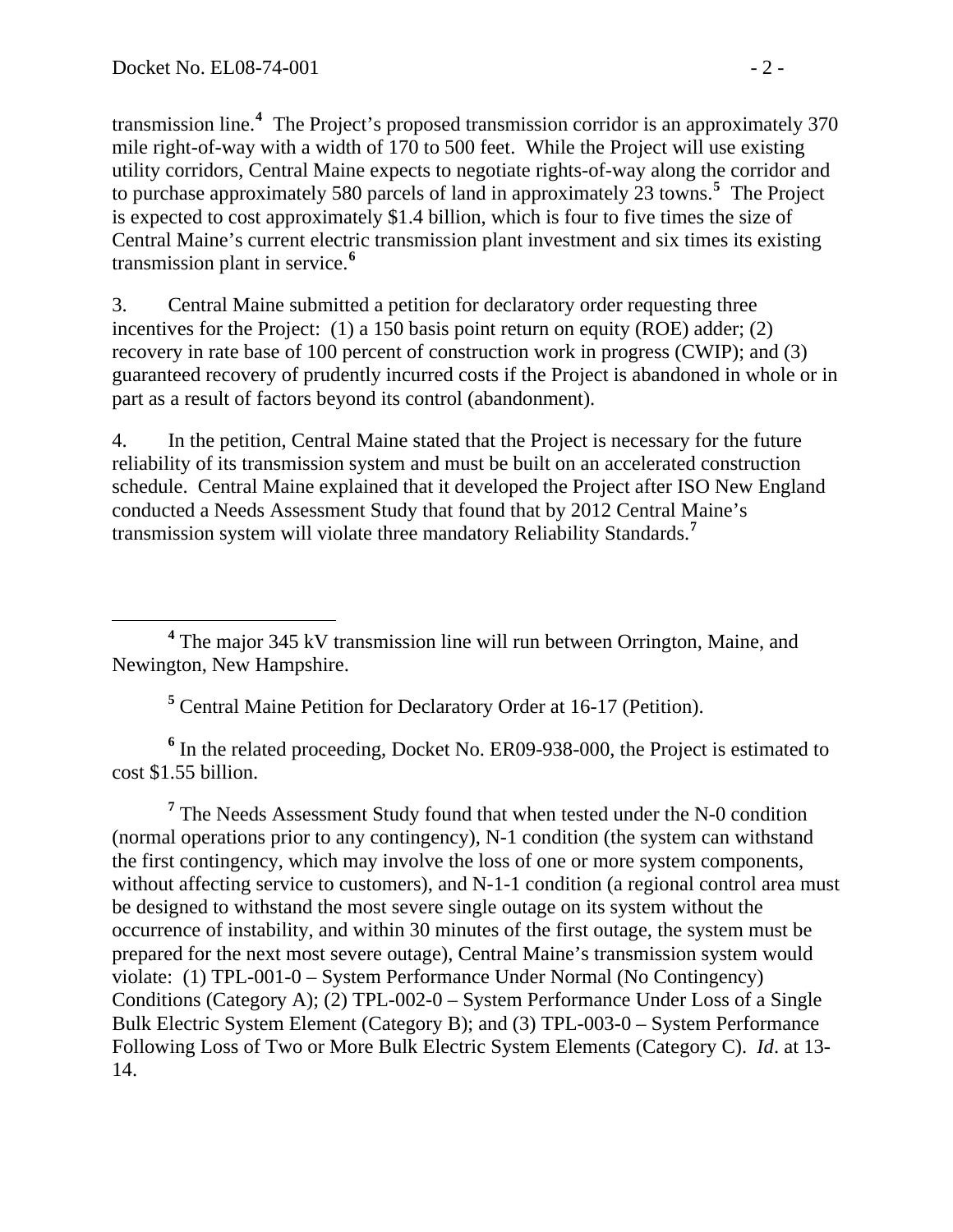5. Central Maine also stated that the Project will provide opportunities for access to renewable generation. Central Maine explained that the Project has potential to provide reliable access to nearly 1,650 MW of potential wind generation in Maine, 3,000 MW of hydroelectric power under development in Québec, and 5,000 MW to 7,000 MW of hydroelectric and wind power under development in Brunswick/Newfoundland and Labrador.<sup>[8](#page-2-0)</sup> Central Maine further stated that the Project will create production efficiencies and reduce emissions, including greenhouse gas emissions.

6. Central Maine also claimed that the Project will reduce line losses and relieve transmission congestion in areas identified as constrained by the United States Department of Energy. With respect to line losses, Central Maine explained that by 2012 losses on its existing transmission system are expected to range between 18 MW and 120 MW. Central Maine claimed that the Project should shrink this range to between 15 MW and 88 MW, saving customers between \$35 million and \$60 million.**[9](#page-2-1)** With respect to congestion, Central Maine claimed that the Project will improve north-to-south and south-to-north thermal transfer limits within Maine by approximately 725 MW and between Maine and New Hampshire by approximately 900 MW and 625 MW, respectively.**[10](#page-2-2)**

7. In the October 2008 Order, the Commission conditionally granted Central Maine's petition, finding that the Project is not routine and that, therefore, Central Maine had established a nexus between the Project and the requested incentives. Because the Project failed to qualify for a rebuttable presumption of eligibility for incentives under section 219 of the Federal Power Act (FPA),<sup>[11](#page-2-3)</sup> the Commission authorized incentives on the condition that the Project receives approval as a Reliability Transmission Upgrade in the ISO New England's Regional System Plan.**[12](#page-2-4)** The Commission also authorized a 125 basis point ROE adder rather than the requested 150 basis point ROE adder because it found that its decision to authorize CWIP and abandonment reduced the Project's overall risk.**[13](#page-2-5)**

<span id="page-2-0"></span>**<sup>8</sup>** *Id*. at 26.

<span id="page-2-1"></span>**<sup>9</sup>** *Id*. at 25-26.

<span id="page-2-2"></span>**<sup>10</sup>** *Id*. at 27-28.

<span id="page-2-3"></span>**<sup>11</sup>** 16 U.S.C. § 824s (2006).

<span id="page-2-4"></span>**<sup>12</sup>** October 2008 Order, 125 FERC ¶ 61,079 at P 42-43.

<span id="page-2-5"></span>**<sup>13</sup>** *Id*. P 86-88.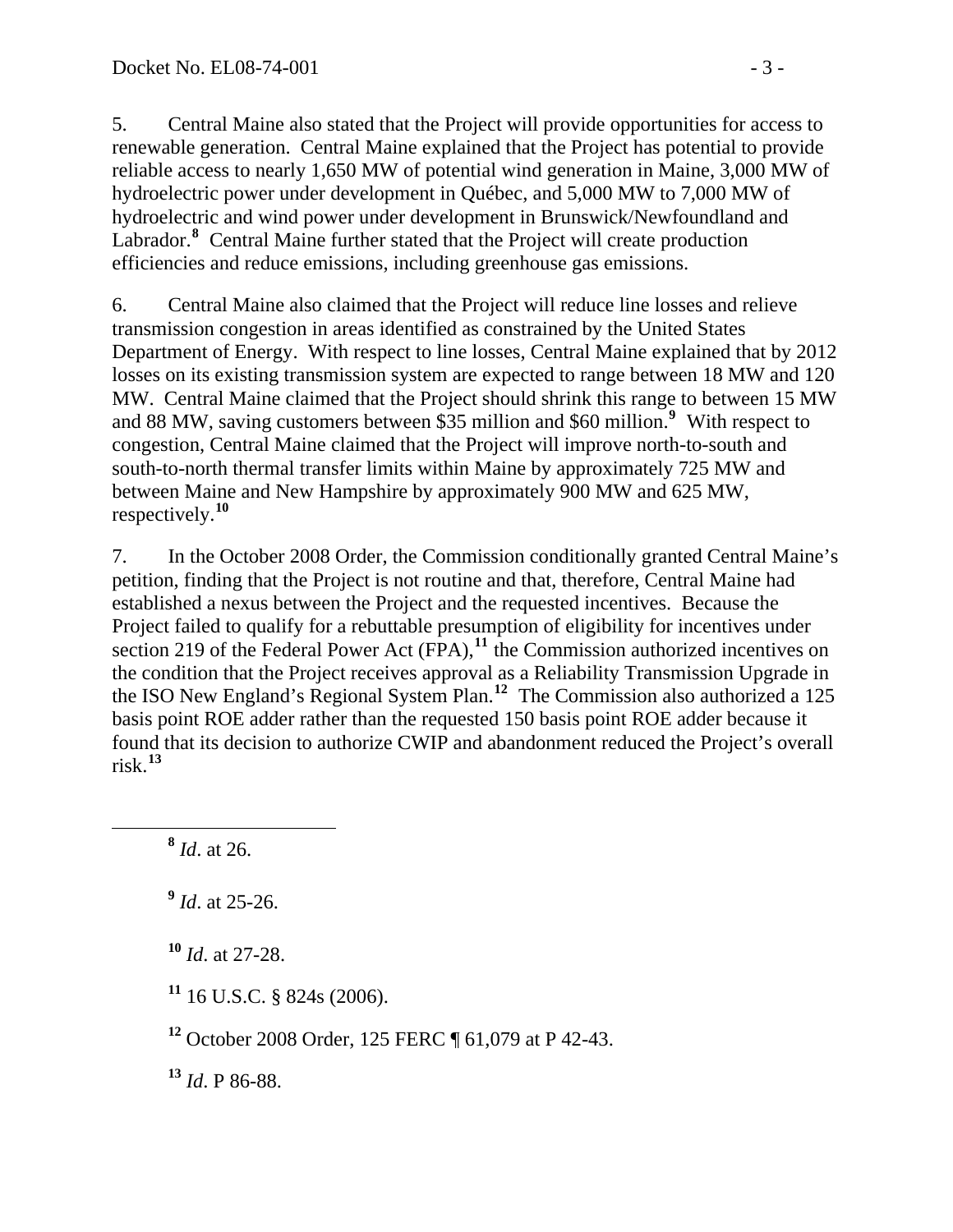### **II. Rehearing Requests**

### **A. Motion to Hold Petition in Abeyance**

### **1. October 2008 Order**

8. Prior to the issuance of the October 2008 Order, the Maine Public Utilities Commission, NECPUC, and the Maine Public Advocate (Joint Protesters)**[14](#page-3-0)** moved to hold Central Maine's petition in abeyance pending the outcome of Central Maine's Certificate of Public Convenience and Necessity (Certificate) proceeding before the Maine Public Utilities Commission. The Joint Protesters argued, *inter alia*, that holding the petition in abeyance would guarantee that the Commission reviewed the Project in its final form and eliminate the prospect of the Commission having to revisit its decision if facts changed as a result of the Certificate proceeding.

9. In the October 2008 Order, the Commission denied the Joint Protesters' motion, explaining that there was no significant risk of administrative inefficiency because the Commission decides petitions for incentives under different criteria than the Maine Public Utilities Commission decides Certificate applications.**[15](#page-3-1)** The Commission also found that a decision on the petition would provide Central Maine with a greater degree of certainty as it discussed its future financing needs with lenders and rating agencies, an outcome consistent with the goals of section 219.**[16](#page-3-2)**

### **2. Rehearing Request**

10. On rehearing, Public Parties claim that the Commission abused its discretion by denying the motion to hold the petition in abeyance. Public Parties argue that the Commission's observation that it reviews incentive applications under different criteria than the Maine Public Utilities Commission reviews Certificate applications fails to address the possibility that features of the Project upon which the Commission based its incentive decision might change as a result of the Certificate proceeding. Public Parties contend that the Certificate proceeding could produce a reconfigured Project with a significantly smaller dollar investment, could demonstrate that Central Maine overstated

 $^{16}$  *Id*. P 40.

<span id="page-3-2"></span><span id="page-3-1"></span><span id="page-3-0"></span>**<sup>14</sup>** The Connecticut Department of Public Utility Control also filed a protest that adopted the arguments in the protests filed by both the Joint Protesters and MMWEC.

**<sup>15</sup>** October 2008 Order, 125 FERC ¶ 61,079 at P 39 (footnotes omitted).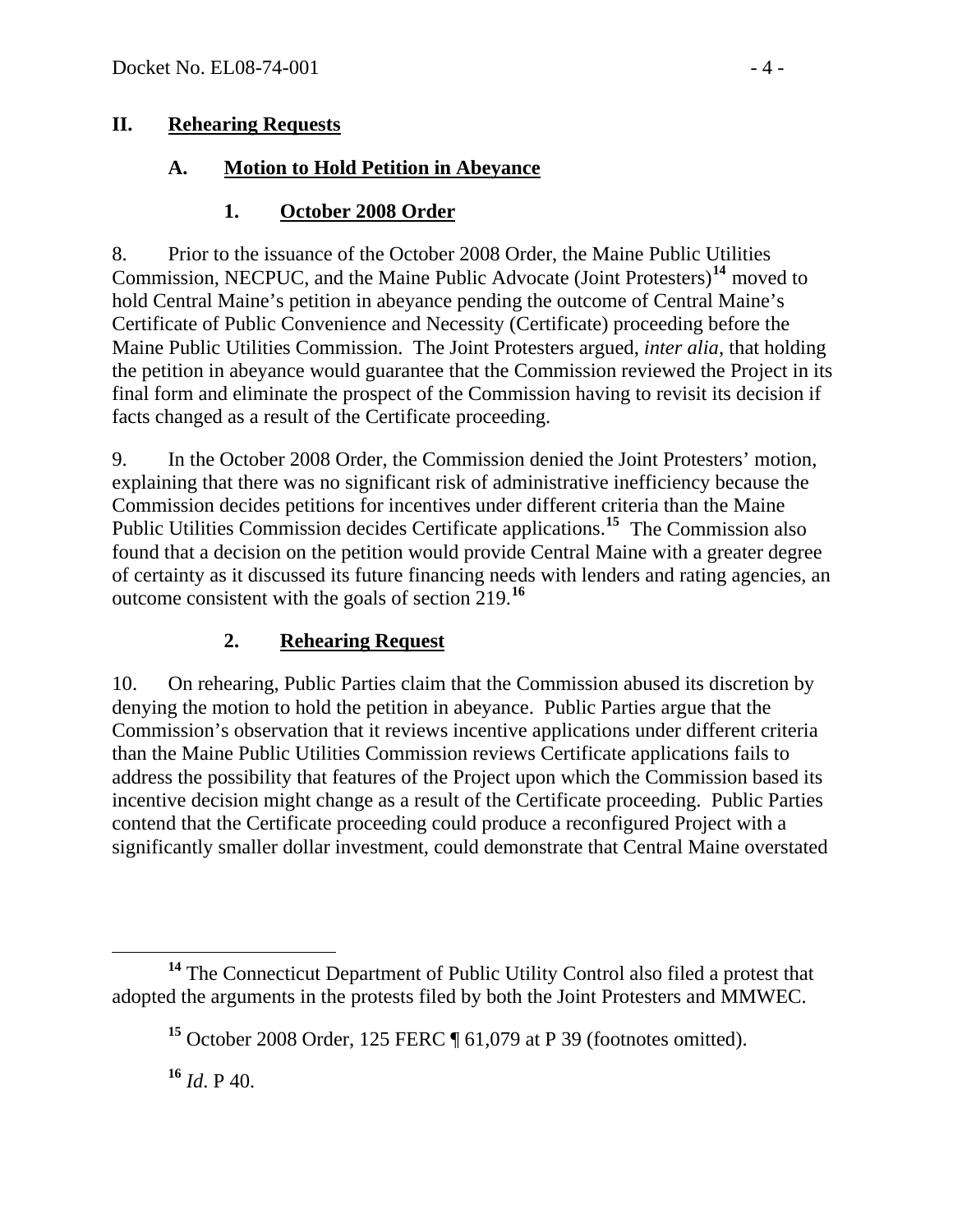its projections of increased transfer capability, or could conclude that an accelerated construction schedule is unnecessary.**<sup>17</sup>**

11. Public Parties also argue that the Commission relied on generalizations to justify its finding that immediate action would provide Central Maine with a greater degree of certainty as it enters into discussions with lenders and rating agencies about its financing needs. Public Parties argue that if the incentives are subject to review based on the outcome of the Certificate proceeding, it is questionable how much certainty is actually gained by denying the motion.

12. Finally, Public Parties note that in Order No. 679 the Commission stated that it would consider the views of state bodies and adopt a rebuttable presumption that projects approved by the appropriate state body are eligible for incentives under section 219. Public Parties also note that in Order No. 679-A the Commission explained that it created the rebuttable presumption to avoid duplicating the work of state siting authorities, regional planning processes, or the United States Department of Energy.**[18](#page-4-0)**

# **3. Commission Determination**

13. The Commission denies rehearing. Nothing in the request for rehearing refutes our observation in the October 2008 Order that the Commission evaluates petitions for incentives under different criteria than the Maine Public Utilities Commission evaluates Certificate applications.**[19](#page-4-1)**

14. As stated in the October 2008 Order, when reviewing an application for incentives, the Commission makes two determinations: (1) whether the project qualifies for incentives under section 219 of the FPA, which requires a showing that the project ensures reliability or reduces the cost of delivered power by reducing congestion; and (2) whether the project qualifies for incentives under Order No. 679, which also requires a showing of a nexus between the incentive sought and the investment being made. In contrast, when the Maine Public Utilities Commission reviews a Certificate application, it

**<sup>17</sup>** Public Parties Rehearing Request at 10-12.

<span id="page-4-0"></span>**<sup>18</sup>** *Id*. at 13 (citing Order No. 679, FERC Stats. & Regs. ¶ 31,222 at P 54; Order No. 679-A, FERC Stats. & Regs. ¶ 31,236 at P 5). Presumably, Public Parties make these observations to demonstrate an inconsistency between the Commission's decision to deny the motion for abeyance and Order Nos. 679 and 679-A.

<span id="page-4-1"></span>**<sup>19</sup>** The Maine Public Utilities Commission, in fact, granted a Certificate of Public Convenience and Need on June 10, 2010, in Docket No. 2008-255. The Certificate excluded certain segments of the Project included in the original petition.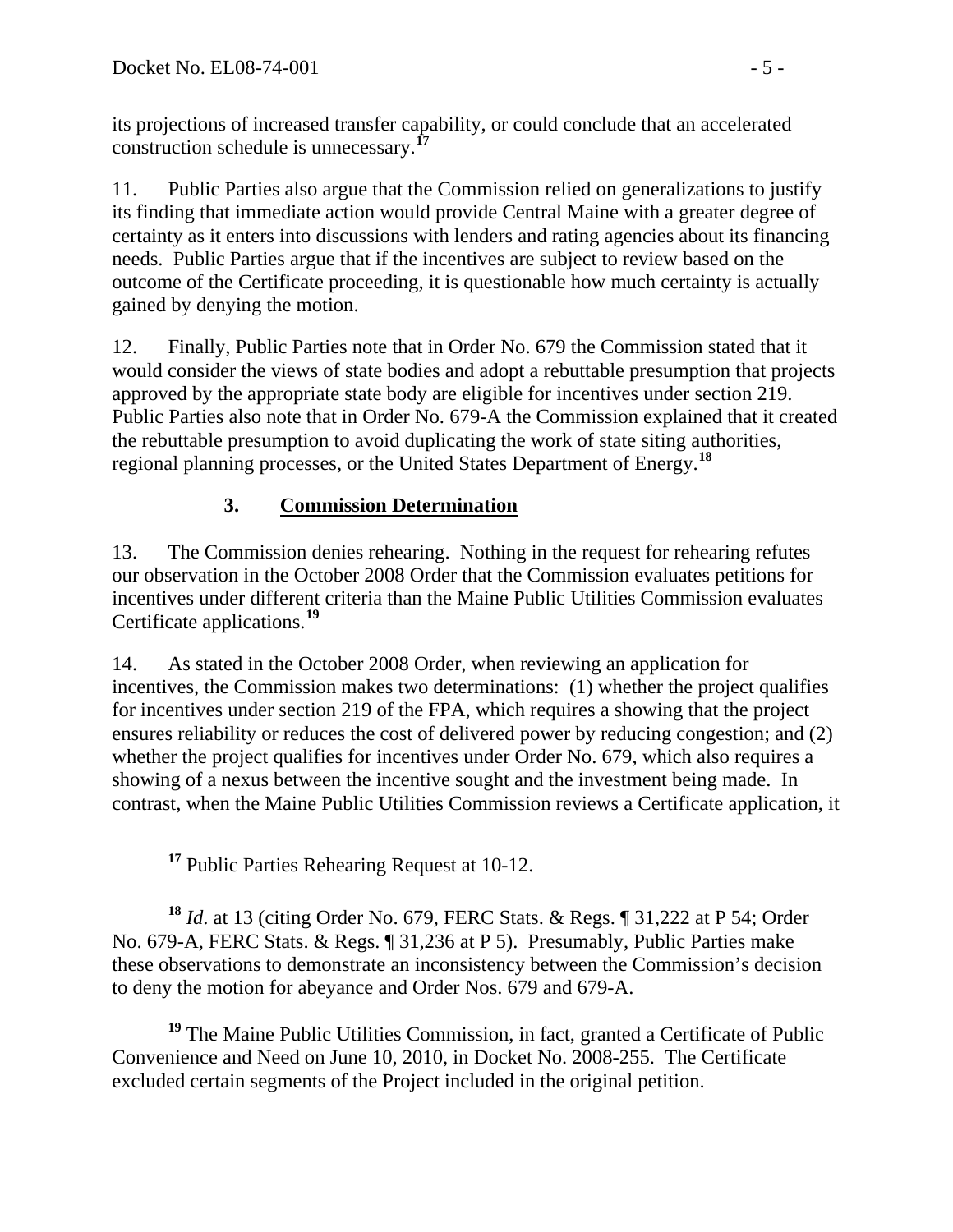examines whether the project is needed—a different standard that permits inquiry into a broader range of issues.**<sup>20</sup>** While there may be some overlap between the two inquiries insofar as approval of a Certificate application may give rise to a rebuttable presumption that a project satisfies section 219's eligibility requirement, whether a project satisfies the section 219 requirement or whether there has been a demonstration that there is a nexus between the incentive sought and the investment being made does not depend on Certificate approval.**<sup>21</sup>**

15. To the extent that Public Parties imply that the decision to deny the motion is inconsistent with the Commission's statements in Order Nos. 679 and 679-A, we reject the implication. In Order No. 679, the Commission recognized that incentives for many utilities are incorporated into rates that must receive state commission approval, and that many decisions on siting and permitting of new facilities are under the jurisdiction of state and local authorities. In light of these realities, the Commission stated that it would consider the views of relevant state bodies and adopt a rebuttable presumption that projects approved by the state satisfy the FPA section 219 requirement. The Commission did not state, however, that it would hold incentive petitions in abeyance pending the conclusion of state proceedings.**[22](#page-5-0)** In fact, the Commission stated that applicants required under state law to obtain state approval should initiate state proceedings in "due course,"**[23](#page-5-1)** indicating that pendency of state proceedings would not preclude the Commission's evaluation of applications for incentives.

16. Moreover, there is nothing inconsistent about the Commission establishing a rebuttable presumption that projects with state approval are eligible for incentives under FPA section 219 and the Commission acting on incentive applications while state proceedings are pending. As the Commission explained in Order No. 679-A, it adopted the rebuttable presumption because it recognized that state approval will likely (but not necessarily) indicate that a project meets at least one of the section 219 requirements, such that it would be an unnecessary duplication of work to examine the question *de novo*. **[24](#page-5-2)** However, state approval is not the only way to satisfy the section 219

**<sup>20</sup>** October 2008 Order, 125 FERC ¶ 61,079 at P 39 n.41.

**<sup>21</sup>** *Id.*

<span id="page-5-0"></span>**<sup>22</sup>** The Commission expressly stated that it would not require state approval as a condition for authorizing incentives. Order No. 679, FERC Stats. & Regs. ¶ 31,222 at P 54.

**<sup>23</sup>** *Id*.

<span id="page-5-2"></span><span id="page-5-1"></span>**<sup>24</sup>** Order No. 679-A, FERC Stats. & Regs. ¶ 31,236 at P 49 ("We continue to believe that, these approval processes will, in all likelihood, examine whether a project ensures reliability or reduces congestion.").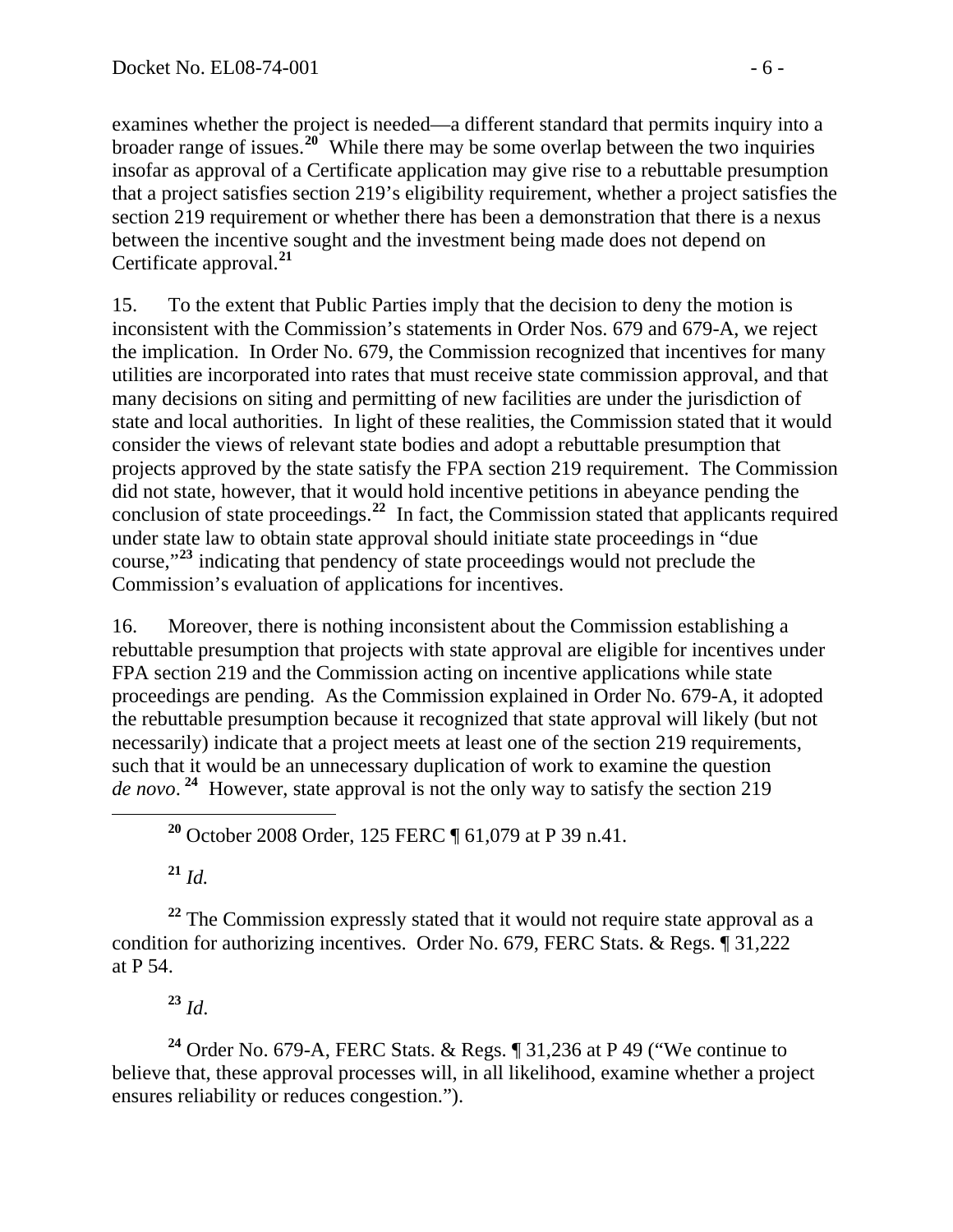requirement. In establishing the rebuttable presumption, the Commission did not exclude other means of demonstrating eligibility under section 219.**<sup>25</sup>** In fact, the Commission established an additional rebuttable presumption for projects that receive approval in a regional planning process.

17. Central Maine did not need to rely on the rebuttable presumption for projects with state approval in order to satisfy the section 219 requirement. Instead, Central Maine could satisfy the section 219 requirement by showing that the Project qualified for the rebuttable presumption for projects approved in a regional planning process. Because the Project was undergoing consideration as a Reliability Transmission Upgrade in ISO New England's Regional System Plan, the Commission authorized incentives contingent on the Project receiving final approval as a Reliability Transmission Upgrade, independent of any state proceeding on Certificate approval.**[26](#page-6-0)**

18. Finally, Public Parties attempt to diminish the significance of Central Maine having a greater degree of certainty as it enters into discussions with lenders and rating agencies. However, the Commission continues to believe that a greater degree of certainty with respect to Central Maine's incentive application will benefit Central Maine as it seeks to meet its financing needs, by reducing uncertainty and thus reducing its risk, which in turn should lead to lower financing costs.

# **B. Answer to Requests for Rehearing**

19. On December 4, 2008, Central Maine submitted an answer to the requests for rehearing.

20. Rule 713 of the Commission's Rules of Practice and Procedure, 18 C.F.R. § 385.713(d)(1) (2010), prohibits answers to requests for rehearing. Accordingly, we will reject Central Maine's answer.

# **C. Obligation to Build**

# **1. October 2008 Order**

21. In their protests, MMWEC and the Joint Protesters argued that the Commission should deny Central Maine's request for incentives because Central Maine has a contractual obligation to build transmission projects included in ISO New England's

<span id="page-6-0"></span><sup>&</sup>lt;sup>25</sup> For example, applicants can make an independent showing that their projects satisfy the section 219 requirement. Order No. 679, FERC Stats. & Regs. ¶ 31,222 at P 57.

**<sup>26</sup>** October 2008 Order, 125 FERC ¶ 61,079 at P 42-43.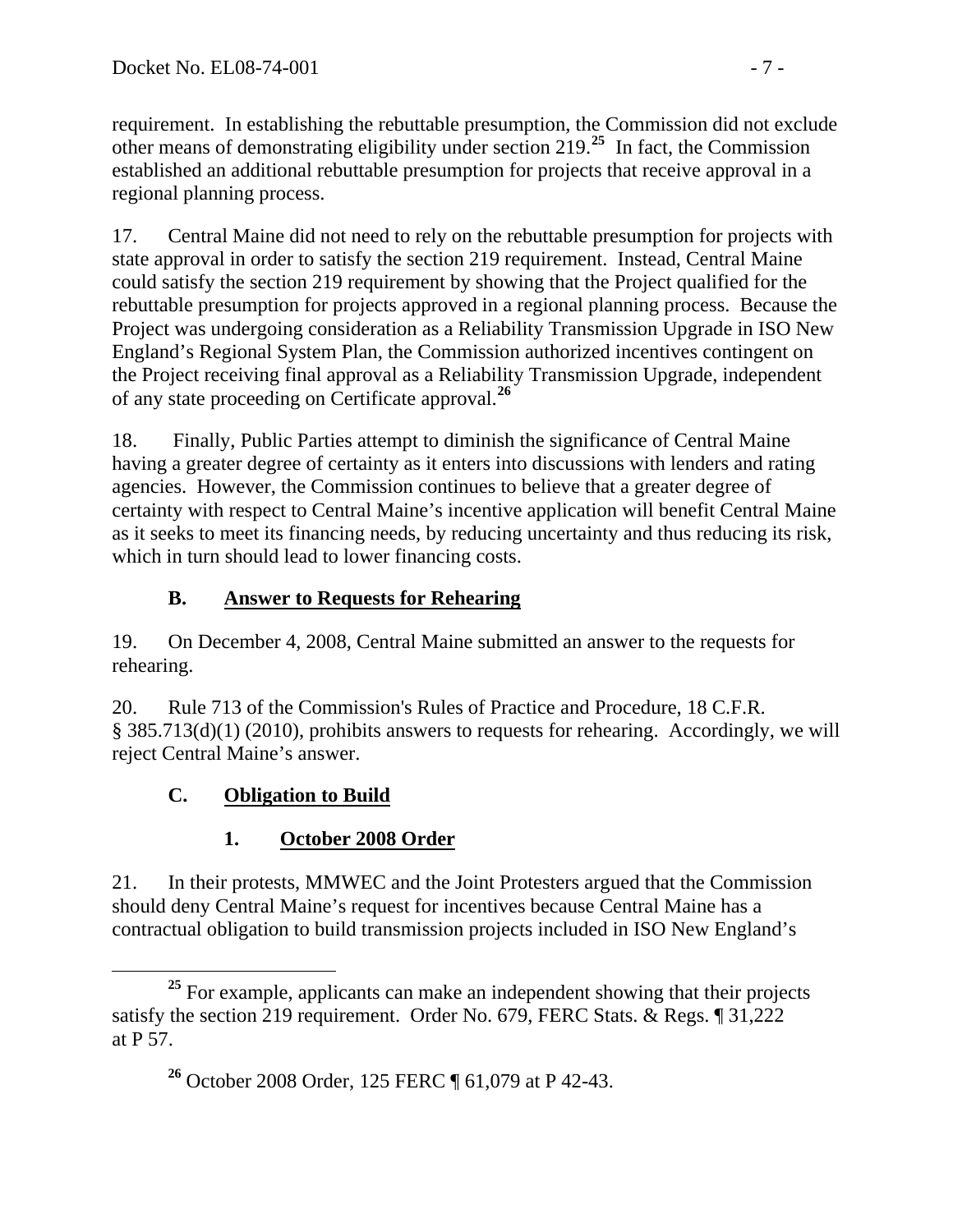Regional System Plan, subject to approval by the relevant state siting authorities. MMWEC acknowledged that the Commission had already rejected this same argument in *Northeast Utilities*,<sup>27</sup> but argued that the Commission erred in that case.

22. In the October 2008 Order, the Commission rejected this argument as a collateral attack on *Northeast Utilities*. The Commission explained that, in *Northeast Utilities*, it rejected the same argument as a narrow interpretation of Order No. 679 that would deny the Commission the ability to exercise the authority it was expressly granted in section 219.**[28](#page-7-0)**

# **2. Rehearing Request**

23. On rehearing, Public Parties argue that, because rehearing of *Northeast Utilities* was pending when Public Parties submitted its rehearing request in this case, the Commission erred by treating *Northeast Utilities* as a final decision for collateral estoppel purposes. Public Parties also argue that the rules of collateral estoppel are not always applicable in the administrative realm.

24. Public Parties further argue that the Commission erred by finding that the Joint Protesters' theory would deny the Commission the ability to exercise its authority under section 219.**[29](#page-7-1)** Public Parties**[30](#page-7-2)** state that they disagree with authorizing an ROE incentive in New England, where they allege that transmission owners have assumed the obligation to build and already receive an ROE adder in consideration for undertaking this obligation. Public Parties argue that the Commission could still award incentives in those regions of the country where transmission owners have not assumed this obligation, and that even in New England it could still award abandonment, CWIP, and incentives for advanced technologies. Public Parties argue that section 219 does not require the Commission to authorize incentives for every area of the country, regardless of whether they are needed to promote investment, and that if the Commission failed to take Central Maine's contractual obligation into account it would render meaningless the 50 basis point ROE adder that Central Maine already receives for membership in ISO New England.

<span id="page-7-1"></span><span id="page-7-0"></span>**<sup>27</sup>** *Northeast Utilities Service Co*., 124 FERC ¶ 61,044, at P 89 (2008) (*Northeast Utilities*), *reh'g denied*, 126 FERC ¶ 61,052 (2009).

**<sup>28</sup>** October 2008 Order, 125 FERC ¶ 61,079 at P 45.

**<sup>29</sup>** Public Parties Rehearing Request at 16.

<span id="page-7-2"></span>**<sup>30</sup>** MMWEC joins Public Parties for the purpose of this argument.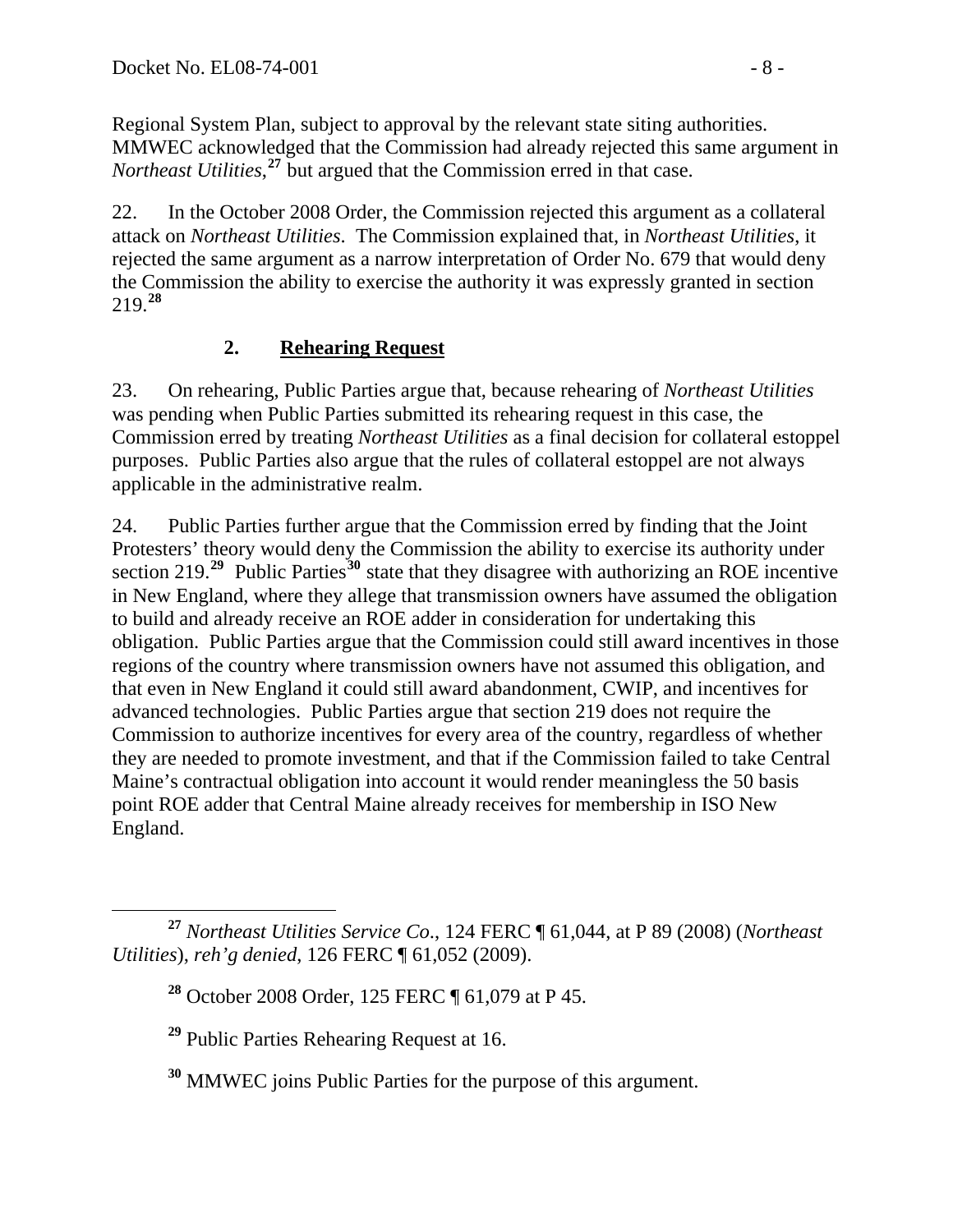25. Finally, Public Parties argue that Order No. 679-A states that an obligation to build may have a bearing on the nexus evaluation of individual incentive applications. Public Parties argue that the October 2008 Order concludes that Central Maine's obligation to build has no bearing on its application without adequate explanation and without identifying the circumstances in which an obligation to build would have a bearing on the application. Public Parties contend that the Commission should, at a minimum, reduce any ROE incentive to reflect Central Maine's obligation to build.

### **3. Commission Determination**

26. We deny rehearing and affirm our conclusion that the Project is eligible for incentives, including an ROE incentive, even though Central Maine may have a contractual obligation to build it.

27. At the outset, we reject Public Parties' challenge to the Commission's reliance on *Northeast Utilities*. Public Parties incorrectly argue that *Northeast Utilities* was not valid precedent while rehearing was pending. Orders are effective in accordance with their terms; rehearing does not by itself operate to stay an order or, while it is pending, diminish the underlying order's precedential value.**[31](#page-8-0)**

28. Moreover, although rehearing of the decision in *Northeast Utilities* was pending when the Commission issued the October 2008 Order, the Commission has since denied rehearing and affirmed its initial conclusions. And no party in the *Northeast Utilities* proceeding sought rehearing on the contractual obligation issue.**[32](#page-8-1)**

29. Furthermore, Order No. 679-A states that in general a contractual, statutory, or regulatory obligation to build does not disqualify an applicant from receiving

<span id="page-8-1"></span>**<sup>32</sup>** This fact was already established by November 19, 2008, the day Public Parties submitted their rehearing request in this proceeding. Three of the entities that constitute Public Parties in this proceeding filed together with other entities as "Public Parties" in *Northeast Utilities*. They filed their rehearing request, which did not seek rehearing on the obligation issue, on September 8, 2008.

<span id="page-8-0"></span>**<sup>31</sup>** 16 U.S.C. § 825l(c) (2006); 18 C.F.R. § 385.713(e) (2010); *accord Midwest Hydraulics*, *Inc*., 120 FERC ¶ 61,247, at P 8 (2007) ("[Energie] is confusing the finality of a Commission order with its effectiveness. Section 313(c) of the Federal Power Act expressly provides that the filing of a request for rehearing or a petition for judicial review does not operate as a stay of the order of which rehearing or judicial review is sought. Although a request for rehearing may make an order non-final and thus subject to potential revocation or modification, the request does not stay the effectiveness or enforceability of the order's provisions." (citations omitted)).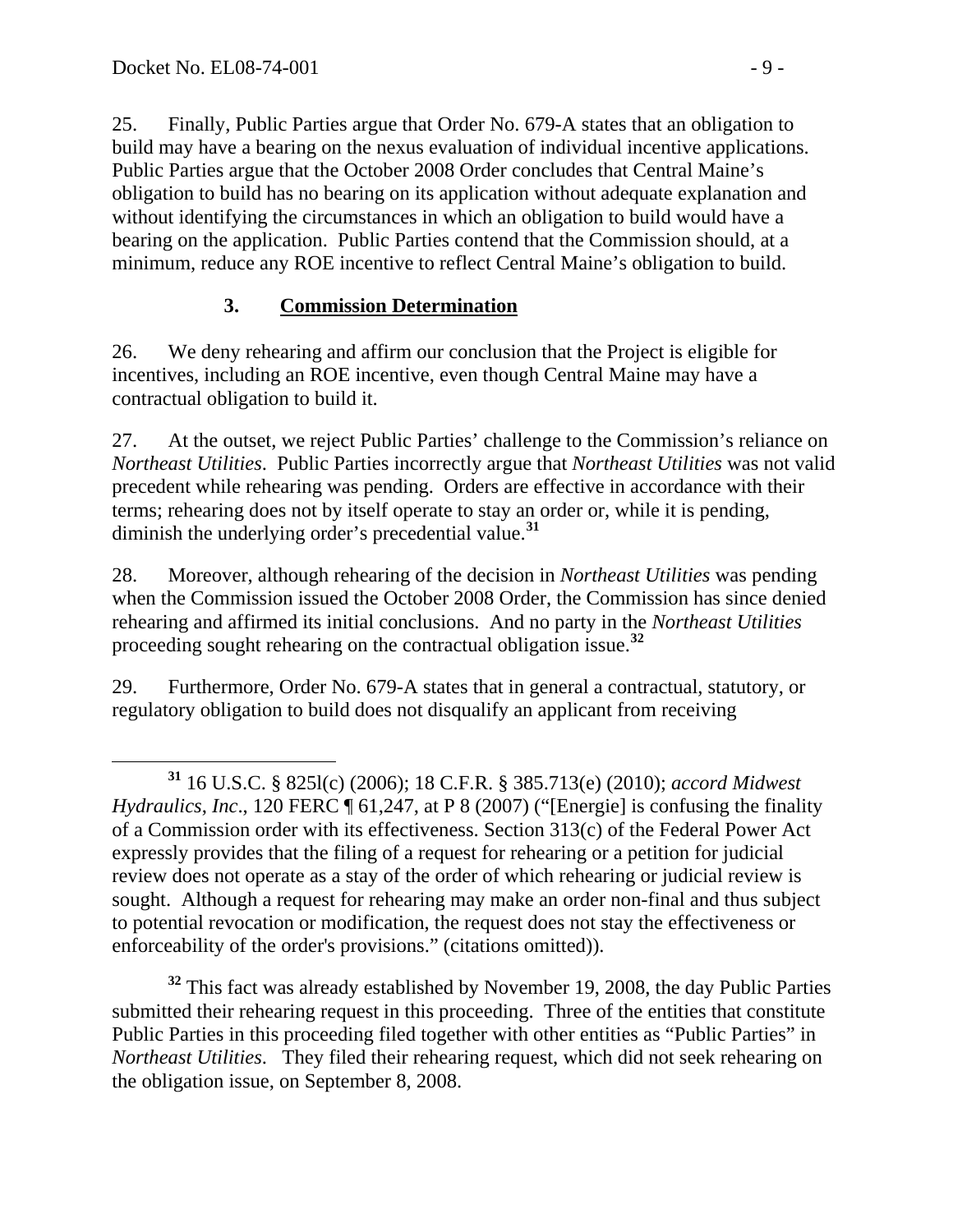incentives.**<sup>33</sup>** In fact, in Order No. 679-A the Commission specifically rejected the argument that an obligation to build arising out of membership in a Regional Transmission Organization creates a *per se* bar to incentives.**<sup>34</sup>**

30. While Public Parties ignore this aspect of Order No. 679-A, they do reference the Commission's statement, in the same paragraph, that a prior contractual commitment or statute may have a bearing on the nexus evaluation of individual incentive applications. Public Parties argue that the Commission dismissed Central Maine's contractual commitment without adequately explaining why it has no bearing on the nexus evaluation and without identifying the circumstances in which it would have a bearing on the nexus evaluation.

31. We reject Public Parties' interpretation of Order No. 679. The Commission's statement that a prior contractual commitment or statute may have a bearing on the nexus evaluation of individual incentive applications immediately followed its rejection of the unqualified claim that such an obligation is an absolute bar to incentives; as such, the Commission's statement merely recognized that, while contractual or statutory obligations will not generally bar incentives, there may be some cases where *protesters can show* that such obligations are relevant to whether applicants can establish a nexus between the incentives sought and the investment being made.**[35](#page-9-0)** In their protests, neither MMWEC nor the Joint Protesters provided the Commission with any reason why Central Maine's obligation to build should factor into the nexus test in this particular case; instead, both argued that that obligation, standing alone, should disqualify the Project from receiving incentives.**[36](#page-9-1)**

32. While neither protester made a nexus argument, MMWEC attempted to link Central Maine's obligation to build to the 50 basis point ROE adder Central Maine receives for its membership in a Regional Transmission Organization (i.e., ISO New England). MMWEC argued that Central Maine should be ineligible for an ROE incentive under Order No. 679 because the 50 basis point ROE adder it already receives

**<sup>34</sup>** *Id.* 

<span id="page-9-0"></span><sup>35</sup> We observe that the Commission merely stated that a statutory or contractual obligation *may* have a bearing on the nexus evaluation; the Commission did not state or even imply that any effect on the nexus evaluation would always work against the applicant.

<span id="page-9-1"></span>**<sup>36</sup>** Joint Protesters' Motion for Abeyance and Protest at 9-11; MMWEC Protest at 9-11.

**<sup>33</sup>** Order No. 679-A, FERC Stats. & Regs. ¶ 31,236 at P 122.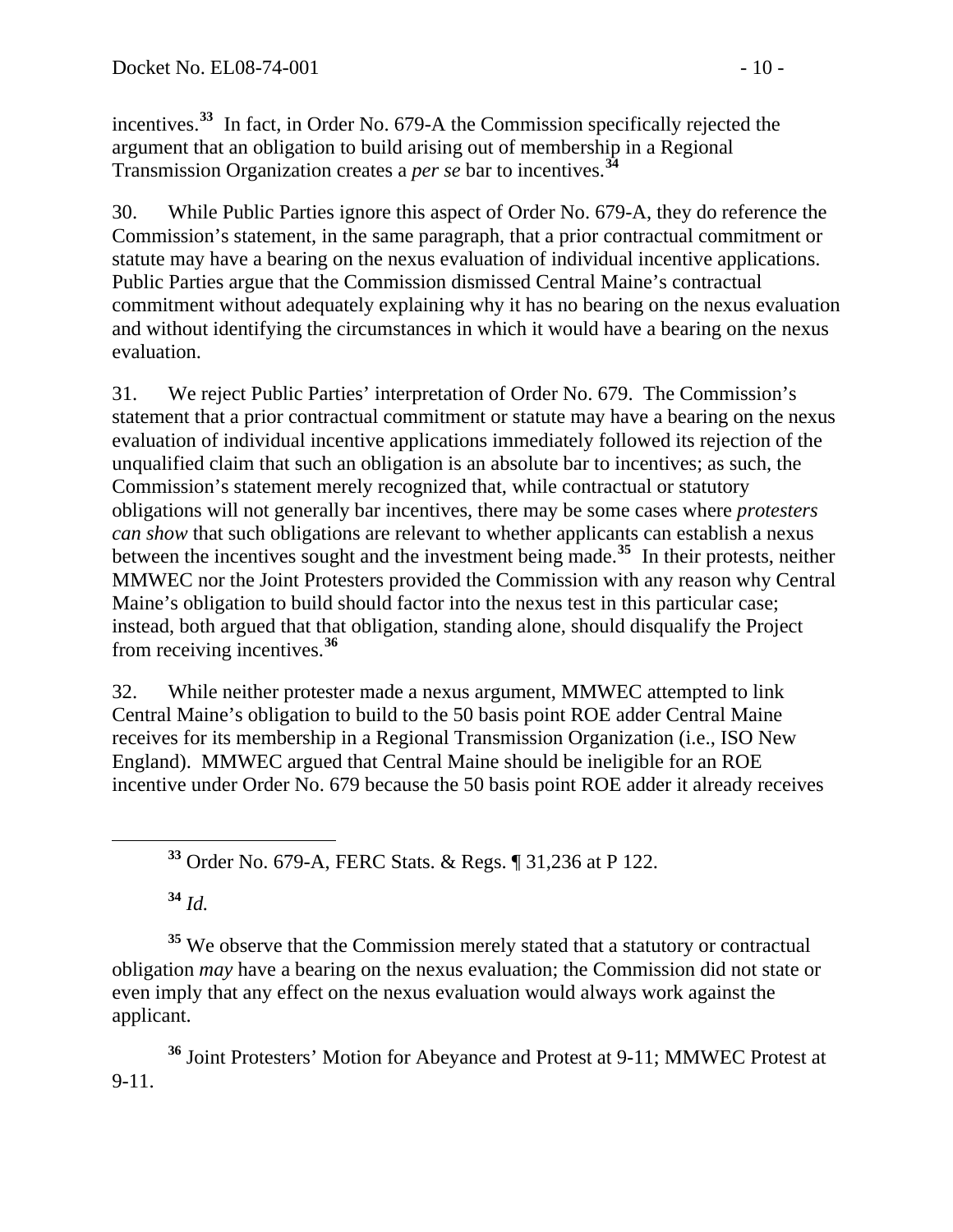is adequate compensation for undertaking the obligation to build.**<sup>37</sup>** MMWEC also urged the Commission to adopt this approach as a nationwide policy and refuse to award ROE incentives in regions like New England, where transmission owners have allegedly assumed the obligation to build and allegedly receive an ROE adder in consideration for undertaking this obligation. Public Parties reassert both of these arguments on rehearing, adding that in regions like New England the Commission could still award abandonment, CWIP, and incentives for advanced technologies.**<sup>38</sup>**

33. We reject these arguments. The Commission did not authorize the 50 basis point ROE adder to compensate Central Maine and other New England Transmission Owners<sup>[39](#page-10-0)</sup> for undertaking the obligation to build, as MMWEC and Public Parties argue. Instead, the Commission authorized the 50 basis point ROE adder as part of its effort to encourage entities to form or join Regional Transmission Organizations and thereby make wholesale electric markets more competitive and efficient.**[40](#page-10-1)** Thus, when the

**<sup>38</sup>** Public Parties Rehearing Request at 17.

<span id="page-10-0"></span><sup>39</sup> The Transmission Owners that sought the incentive were: Bangor Hydro Electric Company; Central Maine; NSTAR Electric & Gas Corporation; New England Power Company; Northeast Utilities Service Company; The United Illuminating Company; and Vermont Electric Power Company.

<span id="page-10-1"></span>**<sup>40</sup>** *See* October 2008 Order, 125 FERC ¶ 61,079 at P 73; *see also id.* P 40, 45. Regional Transmission Organizations allow transmission facilities to be operated more reliably and efficiently because they result in regional transmission pricing and the elimination of rate pancaking, improved congestion management, more accurate estimates of available transmission capacity, more effective management of parallel path flows, and improved grid reliability. *Regional Transmission Organizations*, Order No. 2000, FERC Stats. & Regs. ¶ 31,089 (1999), *order on reh'g*, Order No. 2000-A, FERC Stats. & Regs. ¶ 31,092 (2000), *aff'd sub nom*. *Pub*. *Util*. *Dist*. *No. 1 of Snohomish County, Washington v*. *FERC*, 272 F.3d 607 (D.C. Cir. 2001).

<sup>&</sup>lt;sup>37</sup> MMWEC Protest at 10 ("It is unreasonable to require customers to pay incentives to compel performance of contractual obligations, and for which the transmission owners have already been fully compensated."), 11 ("As stated above, New England's transmission-owning utilities have already been awarded a 50 basis point ROE incentive in return for their agreement to participate in a [R]egional [T]ransmission [O]rganization and thereby to assume the obligation to construct facilities identified in [ISO New England's] [Regional System Plan].").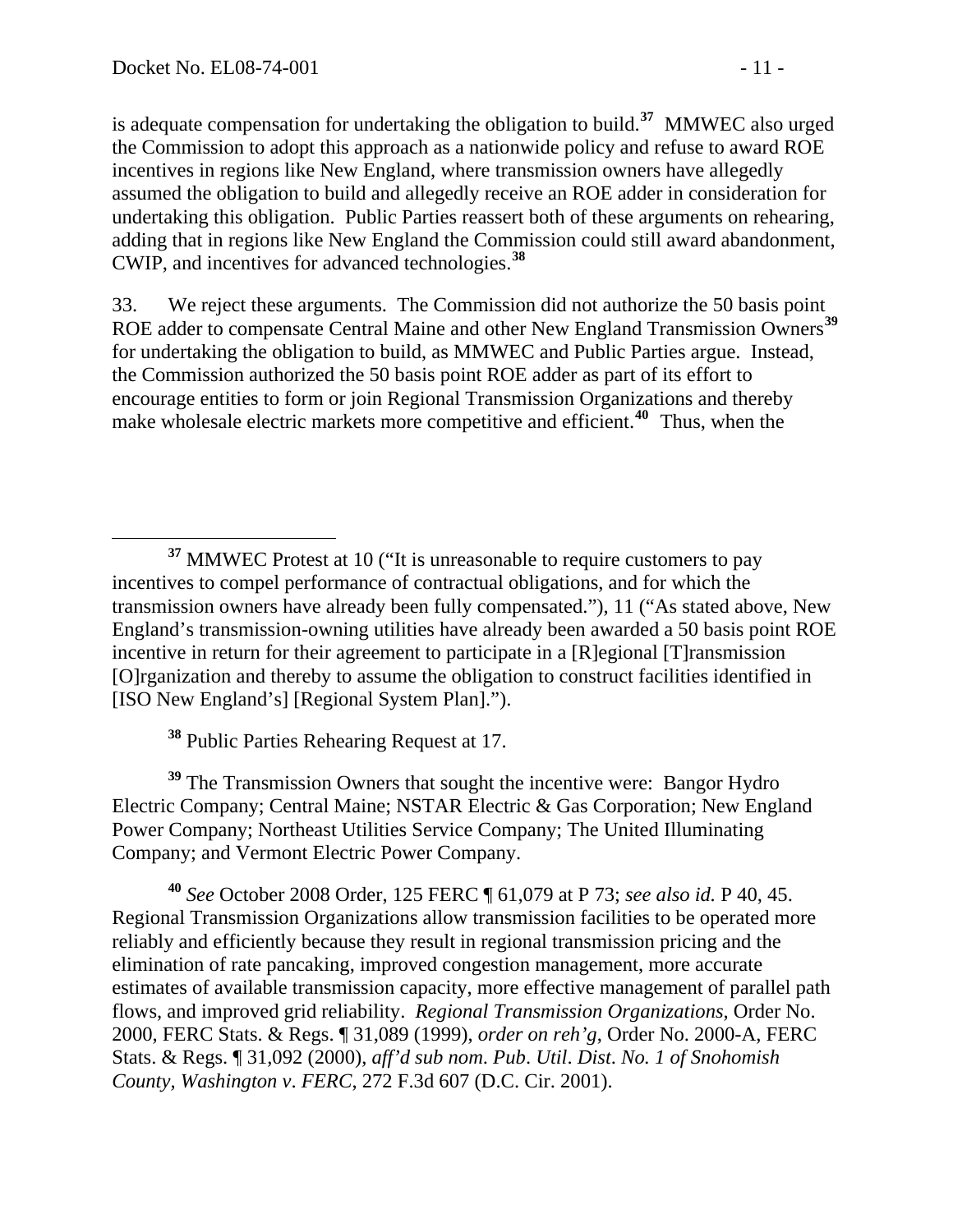Commission granted the incentive, it cited the Transmission Owners' voluntary proposal to establish ISO New England as a Regional Transmission Organization and their commitment to transfer day-to-day operational control over their transmission facilities to ISO New England.**[41](#page-11-0)**

### **D. Risks and Challenges and Analysis of Whether a Project is Routine or Non-Routine**

# **1. October 2008 Order**

34. In its protest, MMWEC argued that the risks and challenges faced by the Project did not justify finding that the Project is not routine because these risks and challenges are either self-inflicted or were exacerbated by Central Maine. MMWEC claimed that Central Maine failed to demonstrate that it had to build the Project entirely on its own, and made no showing that it attempted to spread its financial risk through some type of joint participation or similar arrangement that would have allowed it to self-fund its portion of the Project. Additionally, MMWEC argued that the Project's cost, while large, might have been considerably less if the Project had been implemented in stages over a period of years rather than as a package in the near-term.

35. In the October 2008 Order, the Commission rejected these arguments, explaining that nothing in Order Nos. 679 or 679-A or their progeny requires an applicant for incentives to show that it proposed necessary investment at the earliest sign of a potential problem, addressed reliability concerns in a "timely fashion," investigated joint financing arrangements, or planned to build its project on a specific timetable. The Commission explained that what is required is that applicants demonstrate a nexus between the incentives being sought and the investment being made.**[42](#page-11-1)**

# **2. Rehearing Request**

36. On rehearing, MMWEC argues that the Commission erred by refusing to consider whether Central Maine could have avoided or mitigated the Project's risks and challenges by addressing system problems earlier, seeking investment partners, or constructing the Project in stages. MMWEC contends that the Commission should have considered these factors pursuant to its statement in *BG&E* that it would look at all relevant factors to determine whether a project is routine and pursuant to its statements in Order Nos. 679

**<sup>42</sup>** October 2008 Order, 125 FERC ¶ 61,079 at P 56.

<span id="page-11-1"></span><span id="page-11-0"></span>**<sup>41</sup>** *ISO New England*, *Inc*., *et al*., 106 FERC ¶ 61,280, at P 245, *order on reh'g and compliance*, 109 FERC ¶ 61,147 (2004), *order on reh'g and compliance*, 110 FERC ¶ 61,111, *order on reh'g and compliance*, 110 FERC ¶ 61,335, *order on reh'g*, 111 FERC ¶ 61,344 (2005).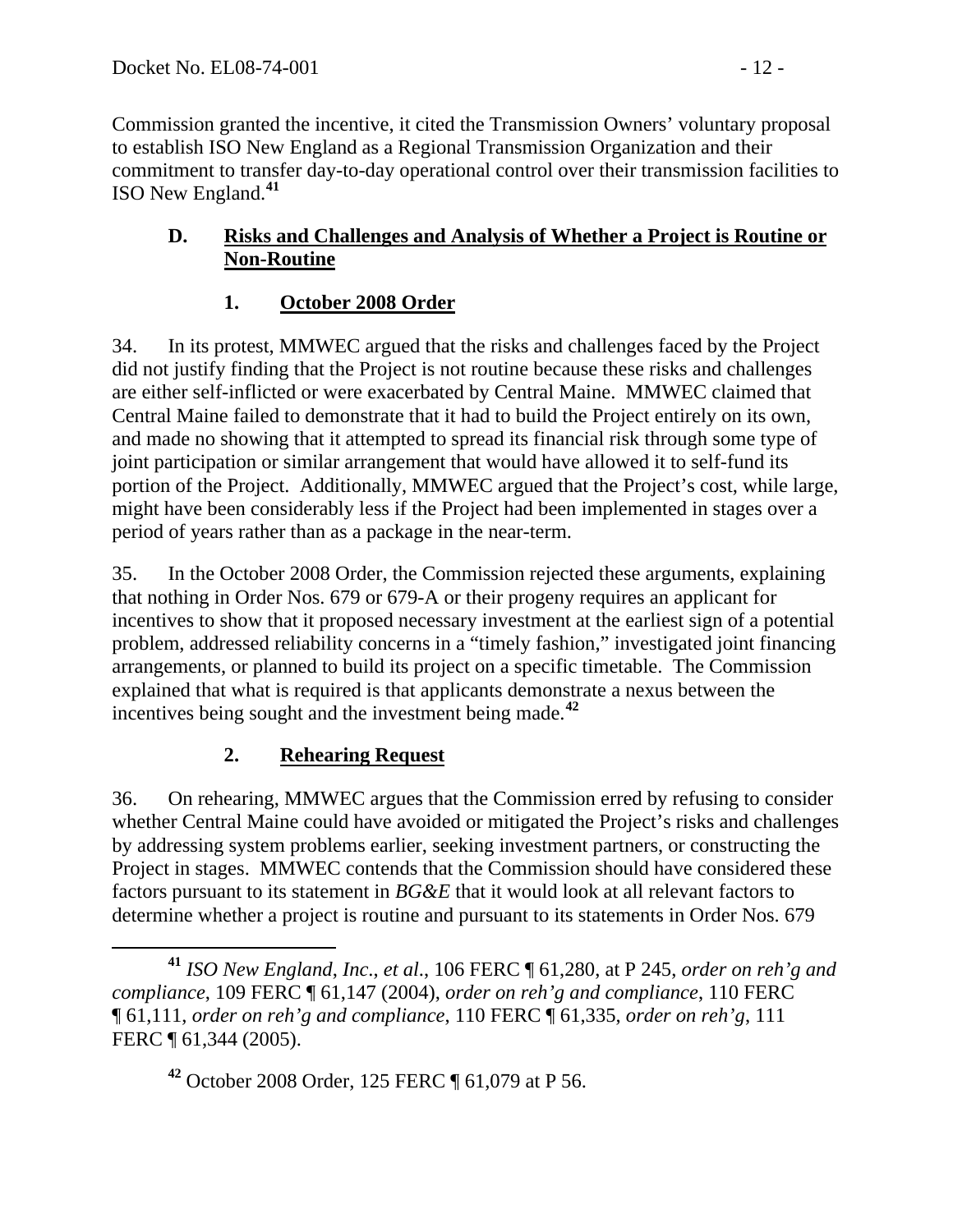and 679-A that incentives must be tailored to address the demonstrable risks and challenges faced by a project.**<sup>43</sup>**

37. More broadly, MMWEC argues that it is neither just nor reasonable for the Commission to authorize incentives to address risks or challenges that are the result of an applicant's failure to take timely action. MMWEC contends that rewarding remedial efforts to correct past under-investment is poor public policy. MMWEC also contends that an applicant should not receive incentives if it has failed to show that it at least considered alternative ways to mitigate its risks. MMWEC argues that the Commission is required by section 219 to consider, in response to assertions by interveners, whether proposed incentives address risks and challenges that are, in whole or in part, the result of actions or inactions on the part of the applicant. MMWEC contends that in the October 2008 Order the Commission erred by rejecting these concerns out of hand.

# **3. Commission Determination**

38. We deny rehearing. MMWEC either misunderstands or seeks to alter the criteria under which the Commission evaluates applications for incentives under Order No. 679.

39. In order to qualify for incentives under Order No. 679, an applicant must demonstrate that there is a nexus between the incentive sought and the investment being made.<sup>[44](#page-12-0)</sup> In this regard, an applicant must also demonstrate that the total package of incentives requested is "tailored to address the demonstrable risks or challenges faced by the applicant."**[45](#page-12-1)** The Commission has found that the question of whether a project is routine is particularly probative for evaluating that issue,**[46](#page-12-2)** and has stated that projects that are not routine face inherent risks and challenges and/or provide benefits that are worthy of incentives.**[47](#page-12-3)**

 **<sup>43</sup>** *See Baltimore Gas & Electric Co*., 120 FERC ¶ 61,084, at P 47 (July BG&E Order), *order granting incentive proposal*, 121 FERC ¶ 61,167 (2007) (November BG&E Order), *order denying reh'g of July BG&E Order*, 122 FERC ¶ 61,034, *order denying reh'g of November BG&E Order*, 123 FERC ¶ 61,262 (2008) (collectively, *BG&E*)

**<sup>44</sup>** July BG&E Order, 120 FERC ¶ 61,084 at P 46.

**<sup>45</sup>** *Id*. P 47 (citing Order No. 679-A FERC Stats. & Regs. ¶ 31,236 at P 40).

<span id="page-12-3"></span><span id="page-12-2"></span><span id="page-12-1"></span><span id="page-12-0"></span>**<sup>46</sup>** *Id*. P 48 ("As part of its evaluation of whether the total package of incentives requested is 'tailored to address the demonstrable risks or challenges faced by the applicant,' the Commission has found the question of whether a project is 'routine' to be particularly probative.").

**<sup>47</sup>** *Id*. P 54.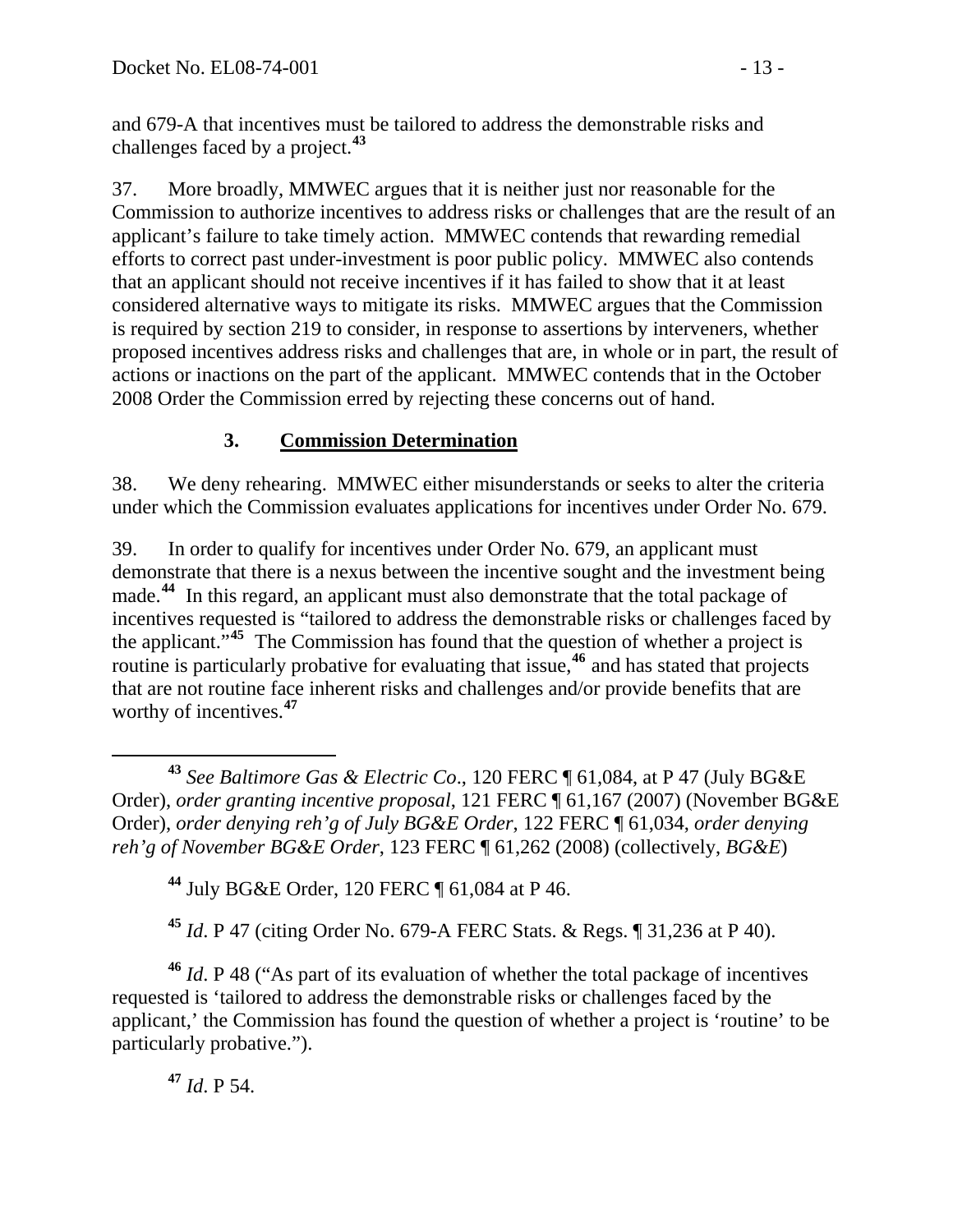40. MMWEC lists three risks and challenges that it claims Central Maine could have avoided or mitigated (the 2012 reliability deadline, the financial stress caused by building the Project without a partner, and the difficulties associated with constructing the Project all at once). MMWEC does not dispute the Commission's finding that these are special risks and challenges and, therefore, that the Project is not routine; instead, MMWEC urges the Commission to discount or ignore these risks and challenges because, according to MMWEC, they are self-inflicted. The Commission declines MMWEC's invitation to change its standard.

41. As we explained in our October 2008 Order, prior to granting incentives under Order No. 679, the Commission requires the applicant to demonstrate a nexus between the incentives sought and the investment being made.**[48](#page-13-0)** That is the test Central Maine attempted to meet in its request for incentives, including by providing a project schedule that drove its financing needs. The Commission took this consideration into account in the underlying order. Further, MMWEC does not provide support for its argument that Central Maine should have made investments. For these reasons, we reject MMWEC's argument. We similarly reject MMWEC's proposal to adopt a new requirement that applicants for an incentive show that they considered alternative ways to mitigate their risks.

42. We also reject MMWEC argument that Central Maine should be denied incentives because the financial stress caused by building the Project without a partner could have been alleviated if Central Maine had sought out some partnership arrangement. MMWEC's argument is inconsistent with Order Nos. 679 and 679-A, in which the Commission specifically rejected proposals to require joint investment as a condition for incentives.**[49](#page-13-1)**

# **E. ROE Adder and CWIP Incentive Address Same Risks**

# **1. October 2008 Order**

43. In the October 2008 Order, the Commission rejected MMWEC's and the Joint Protesters' argument that CWIP and abandonment were sufficient to mitigate the financial and investment risks faced by the Project and, thus, that an ROE incentive is not justified. The Commission found that Central Maine had demonstrated that the total package of incentives was tailored to address the demonstrable risks and challenges faced

<span id="page-13-1"></span><span id="page-13-0"></span>**<sup>49</sup>** Order No. 679, FERC Stats. & Regs. ¶ 31,222 at P 356; Order No. 679-A, FERC Stats. & Regs. ¶ 31,236 at P 102.

**<sup>48</sup>** October 2008 Order, 125 FERC ¶ 61,079 at P 56.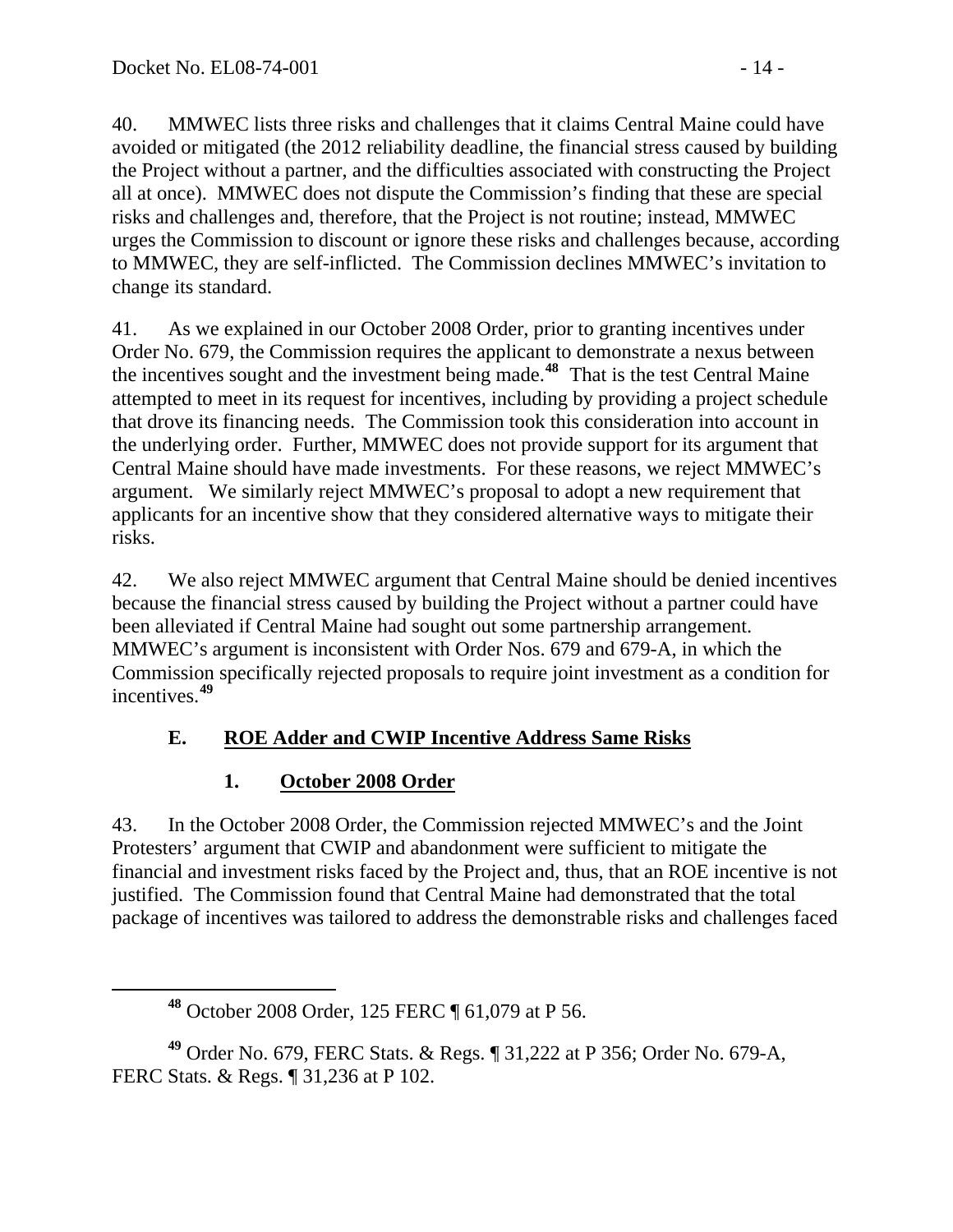by the Project.**<sup>50</sup>** The Commission first explained why each individual incentive was justified and then why the package of incentives was tailored to address the demonstrable risks and challenges faced by the Project.

44. The Commission found that an ROE incentive was justified because the Project is not routine and faces significant siting, construction, regulatory, environmental, and financial risks and challenges. The Commission noted that the Project is expected to be built along a 370-mile transmission corridor; to cross approximately 80 municipalities; to require the purchase of nearly 580 parcels of land; to proceed under an accelerated construction schedule; to require the pre-ordering of costly construction materials; to receive approval from at least two state agencies, two federal agencies, and potentially 80 municipalities; to cross sensitive environmental areas; to require environmental mitigation; to cost approximately \$1.4 billion;**[51](#page-14-0)** and to attract capital in a difficult financial market.**[52](#page-14-1)**

45. The Commission also found that authorizing CWIP would further the goals of section 219 because it would provide Central Maine with up-front regulatory certainty, rate stability, and improved cash flow, thereby reducing the pressure caused by investing in the Project on its finances.**[53](#page-14-2)** The Commission noted that the Project is expected to cost approximately \$1.4 billion, which is four to five times the size of Central Maine's current electric transmission plant investment and six times its existing transmission plant in service. Consistent with Order No. 679, the Commission found that authorizing CWIP would enhance Central Maine's cash flow, reduce interest expense, assist Central Maine with financing, and improve the coverage ratios used by rating agencies to determine Central Maine's credit quality by replacing non-cash Allowance for Funds Used During Construction (referred to as AFUDC) with cash earnings. The Commission explained that this, in turn, would reduce the risk of a downgrade in Central Maine's debt ratings. The Commission also found that authorizing CWIP would result in better rate stability for consumers.**[54](#page-14-3)**

- <span id="page-14-1"></span>**<sup>52</sup>** *Id*. P 70.
- <span id="page-14-2"></span>**<sup>53</sup>** *Id*. P 77-79.
- <span id="page-14-3"></span> $54$  *Id.* P 80.

**<sup>50</sup>** October 2008 Order, 125 FERC ¶ 61,079 at P 87.

<span id="page-14-0"></span>**<sup>51</sup>** *See supra* note 6.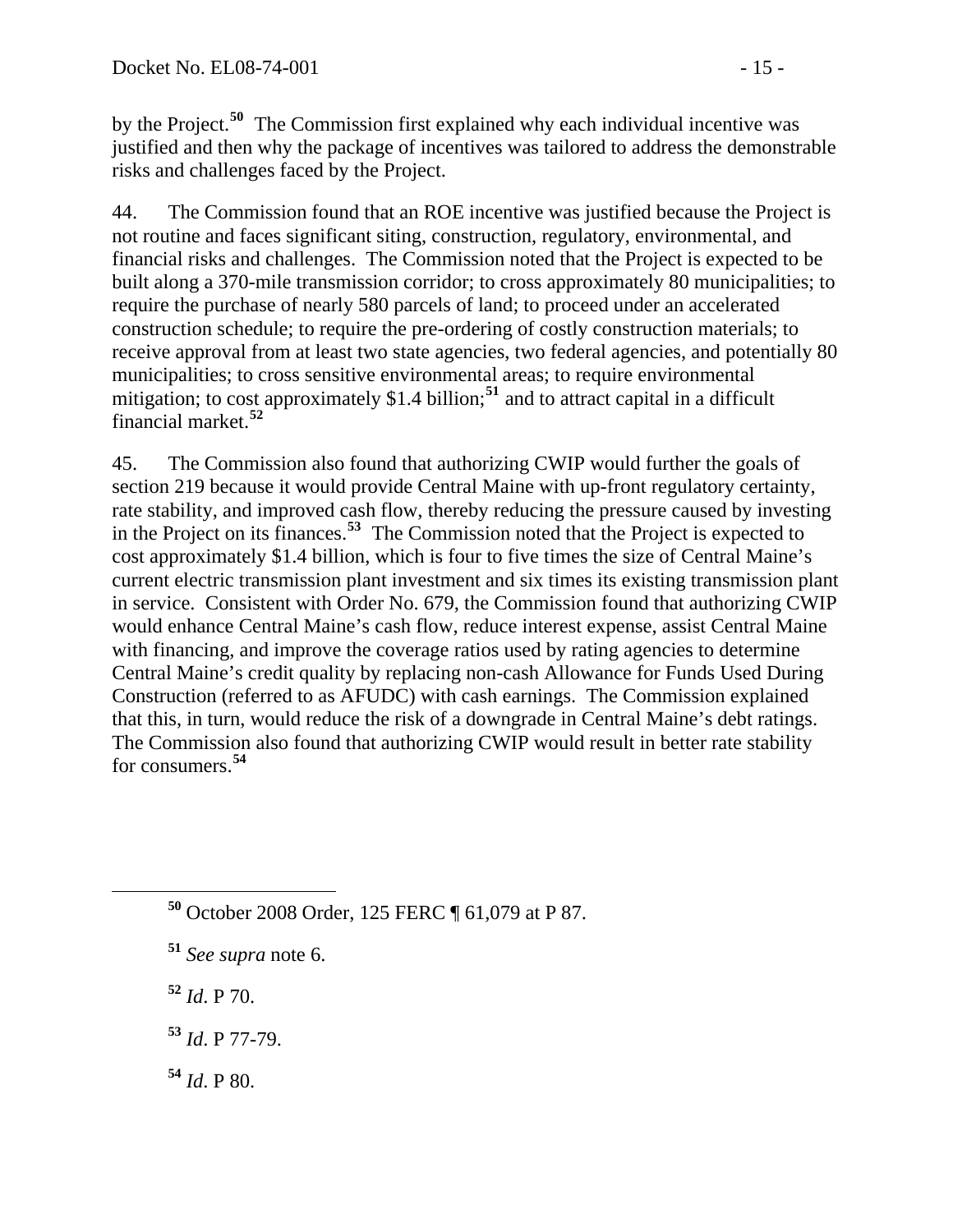46. The Commission found that an abandonment incentive was justified because it would reduce the risk of non-recovery of costs and be an effective means to encourage the Project's completion.**[55](#page-15-0)** The Commission observed, for example, that in addition to the challenges presented by its scope and size, the Project requires approvals from multiple municipalities within Maine, state siting authority, and various federal approvals, and that the Project risks cancellation should it fail to receive state siting authority. The Commission concluded that these factors introduce a significant element of risk that an abandonment incentive would help ameliorate by providing Central Maine with some degree of certainty as it moves forward.

47. After explaining why each individual incentive was justified, the Commission found that the total package of incentives requested was tailored to address the demonstrable risks and challenges faced by the Project. The Commission determined that Central Maine faces significant risks and challenges in constructing the Project and agreed with Central Maine that authorizing an ROE incentive, CWIP, and abandonment would encourage investment in the Project despite these risks.**[56](#page-15-1)**

48. The Commission noted, however, that when it considers a request for an enhanced ROE, Order No. 679-A requires it to take into account any incentives in the total package of requested incentives that reduce the project's risk.**[57](#page-15-2)** Thus, the Commission found that, while the Project faces risks and challenges that warrant an ROE incentive, its overall risk was reduced by the Commission's decision to authorize CWIP and abandonment.**[58](#page-15-3)** The Commission explained that the ability to include CWIP in rate base would result in an infusion of cash and reduced financial risk during construction. The Commission also observed that an entity allowed to include CWIP in rate base is not required to refund the prudently-incurred costs it collects. The Commission further explained that allowing recovery of abandoned plant cost reduces the financial risk associated with the Project because it ensures that investors will recover their investment. Given these factors, the Commission determined that the Project warranted a 125 basis point ROE adder, rather than the 150 basis point ROE adder that Central Maine requested.

- <span id="page-15-0"></span>**<sup>55</sup>** *Id*. P 83-84.
- <span id="page-15-1"></span>**<sup>56</sup>** *Id*. P 87.
- <span id="page-15-2"></span>**<sup>57</sup>** *Id*. P 88.
- <span id="page-15-3"></span>**<sup>58</sup>** *Id*. P 71, 88.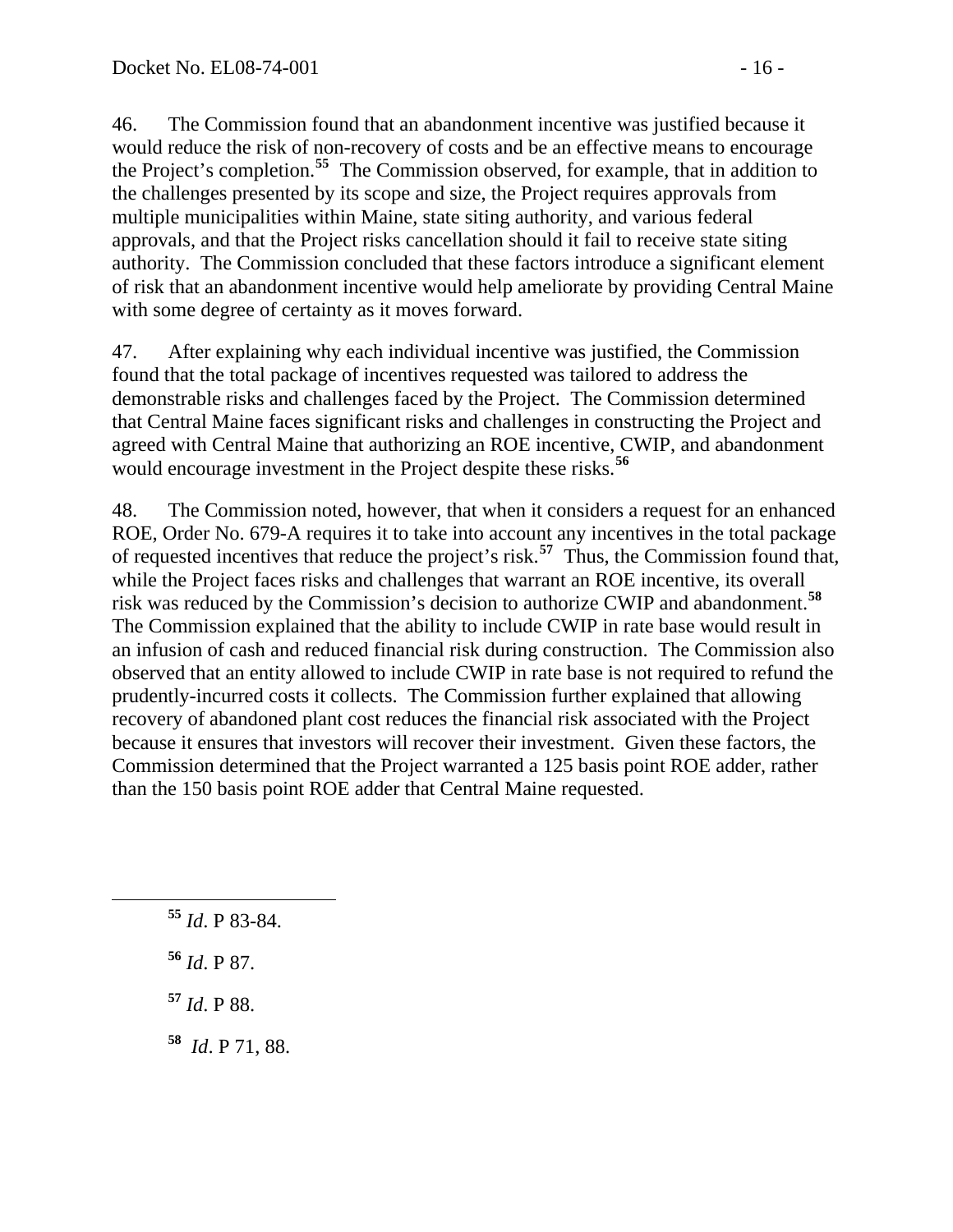### **2. Rehearing Request**

49. Public Parties**[59](#page-16-0)** argue on rehearing that the Commission did not adequately support its decision to authorize an ROE incentive in light of its decision to authorize CWIP. Public Parties contend that the Commission acknowledged that CWIP helps offset the investment risks associated with the Project but failed to account for any fact or set of facts upon which it relied in concluding that a 125 basis point ROE adder was necessary. Public Parties argue that the Commission failed to account for evidence that, according to Public Parties, demonstrates that abandonment and CWIP would be enough to insulate Central Maine, its lenders, and its investors from the investment risks associated with the Project.

50. Public Parties also contend that the Commission did not adequately explain its rationale for rejecting the Joint Protesters' argument, which Public Parties state was that Central Maine's own evidence demonstrated that an ROE incentive would be unnecessary if the Commission authorized CWIP because both incentives addressed the same risks and that these risks could be addressed by CWIP without the need for an ROE adder. Public Parties point out that Central Maine's witness testified that CWIP would improve Central Maine's cash flow, reduce long-term capital costs, provide up-front regulatory certainty, preserve Central Maine's credit rating, encourage financing, and decrease the amount of borrowing necessary to finance debt. Public Parties further observe that Central Maine's witness stated that CWIP would specifically offset the financial risks and ongoing financial burden inherent in funding a project that is so capital intensive, has such a long lead time, and is of such a large scope. Public Parties also point out that the Joint Protesters presented evidence that CWIP alone would permit Central Maine to maintain its solid investment rating.

### **3. Commission Determination**

51. We deny rehearing. Contrary to Public Parties' assertion, the Commission specifically considered the request for an ROE incentive in light of its decision to authorize CWIP and abandonment. The Commission first identified the factors that led it to conclude that an ROE incentive was justified and then considered to what extent CWIP and abandonment reduced the Project's overall risk. The Commission concluded that, while CWIP and abandonment did reduce the Project's overall risk, they did not completely mitigate the need for an ROE incentive. Consequently, the Commission authorized an ROE incentive that reflected, in its judgment, the level of remaining risk.**[60](#page-16-1)**

<span id="page-16-0"></span>**<sup>59</sup>** MMWEC joins Public Parties for the purpose of this argument.

<span id="page-16-1"></span>**<sup>60</sup>** *See* October 2008 Order, 125 FERC ¶ 61,079 at P 71.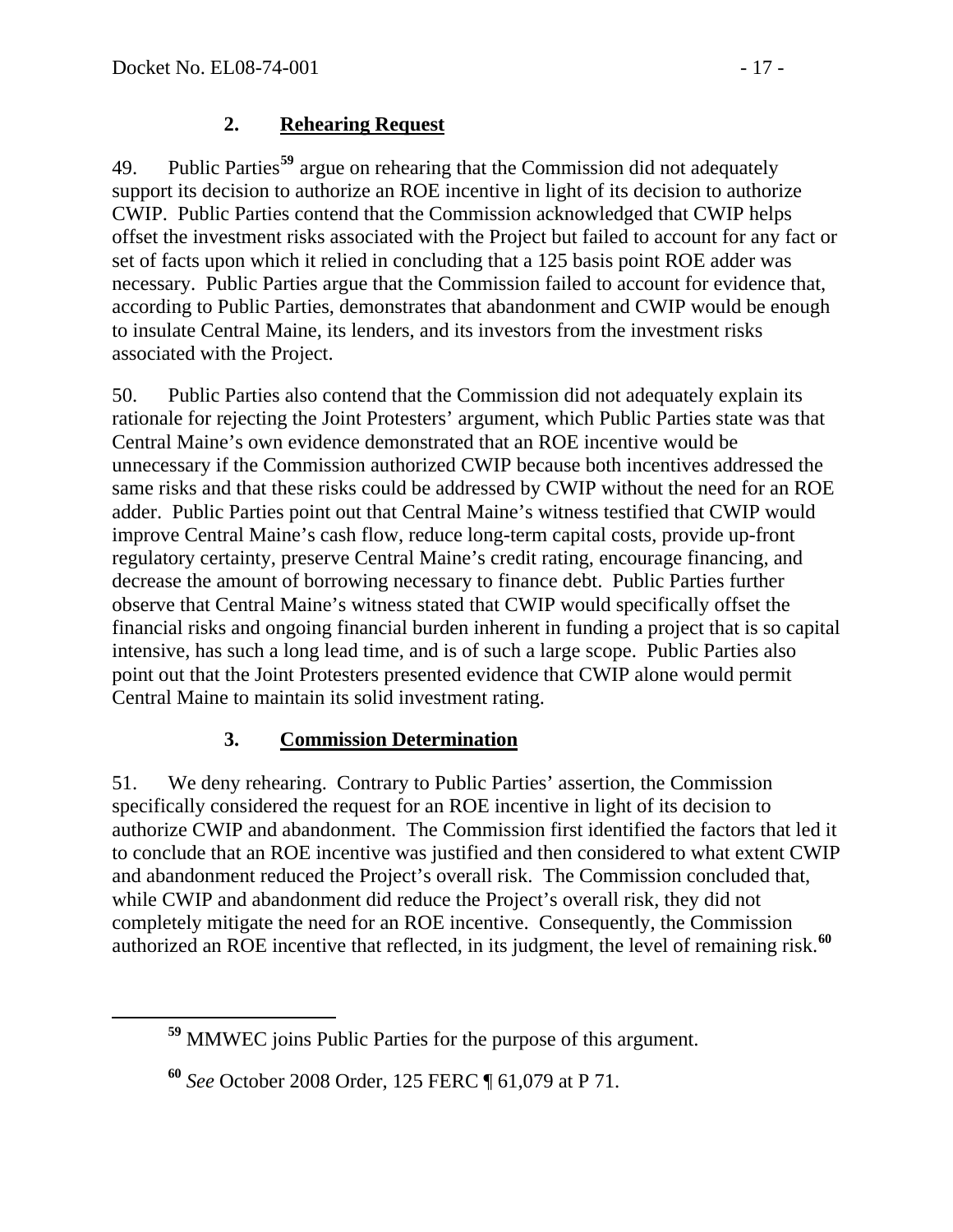52. We reject Public Parties' claim that the Commission ignored evidence offered by the Joint Protesters to show that CWIP and abandonment would be sufficient to insulate Central Maine and potential lenders and investors from the Project's risk. The evidence that Public Parties point to is a one-sentence opinion by the Joint Protesters' witness that CWIP and abandonment "should be" sufficient to insulate Central Maine, its lenders, and its equity investors from the investment risks associated with the Project.**[61](#page-17-0)** Even if this sentence is read in the manner suggested by Public Parties, it demonstrates that the witness considered only investment risks and not the significant siting, construction, regulatory, and environmental risks and challenges faced by the Project.

53. Public Parties also argue that the Commission ignored the Joint Protesters' claim that Central Maine's witness testified that CWIP and an ROE incentive would address the same risks and that these risks could be adequately addressed by CWIP alone. We reject this characterization of the testimony. Central Maine's witness testified about the benefits of CWIP but did not testify that the benefits of CWIP negated the need for an ROE incentive, or that CWIP alone would mitigate all of the investment, siting, construction, regulatory, and environmental risks and challenges faced by the Project. In fact, the witness specifically cited these risks and challenges as reasons why the Commission should grant an ROE incentive.**[62](#page-17-1)**

# **F. Formula Rates**

# **1. October 2008 Order**

54. In the October 2008 Order, the Commission rejected the Joint Protesters' argument that, because costs can be recovered quickly and with a minimal expenditure of resources, companies with formula rates face materially less risk than those with stated rates. The Commission found that nothing in Order No. 679, Order No. 679-A, or their progeny requires an applicant for incentives to show that it does not have formula rates. The Commission pointed out that, in *BG&E* and *Duquesne*, **[63](#page-17-2)** it granted incentives to applicants with formula rates.

<span id="page-17-0"></span>**<sup>61</sup>** *See* Kivela Aff. ¶ 39.

<span id="page-17-1"></span>**<sup>62</sup>** *See* Dumais Aff. ¶ 32.

<span id="page-17-2"></span>**<sup>63</sup>** *Duquesne Light Co*., 118 FERC ¶ 61,087 (2007) (*Duquesne*).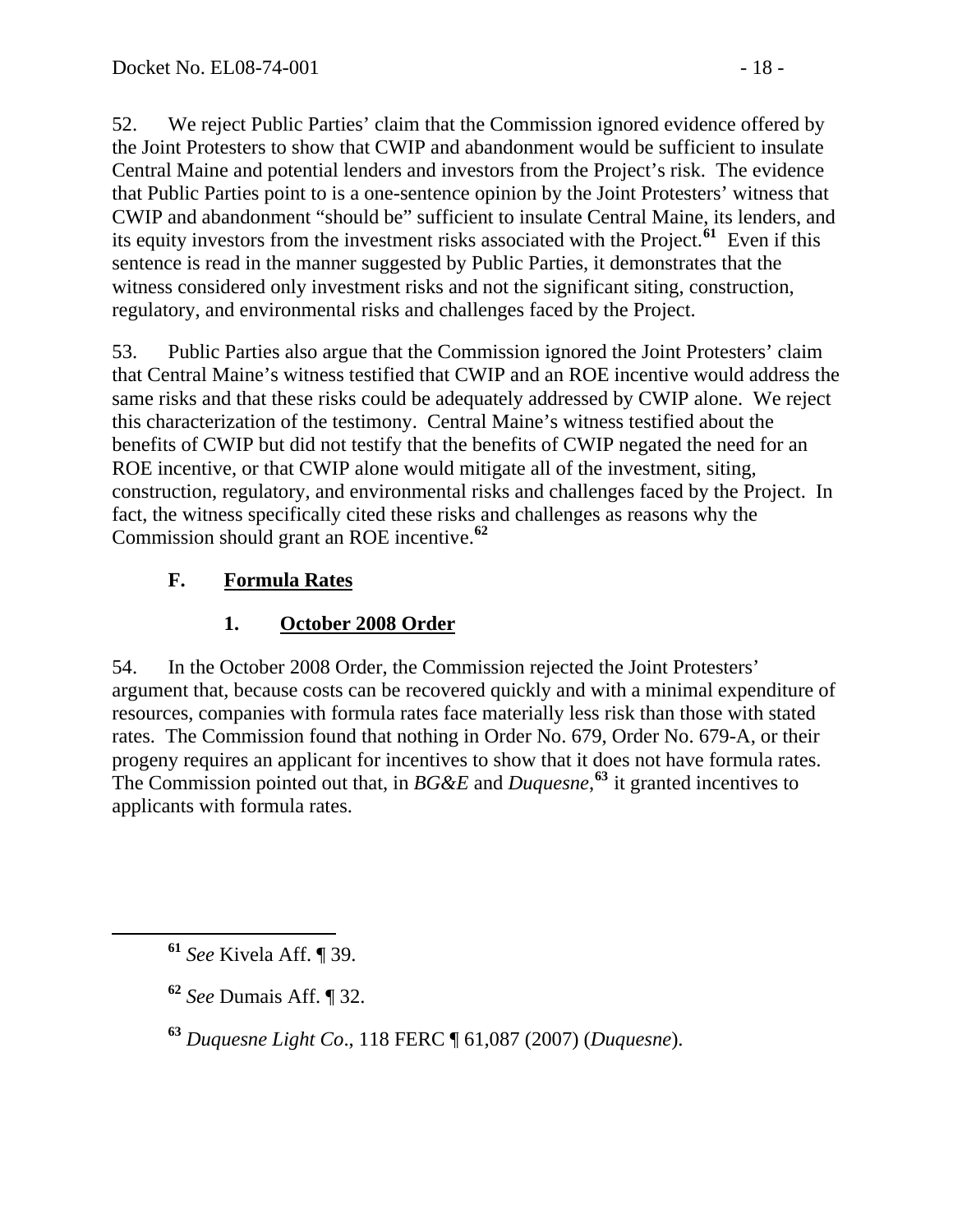### **2. Rehearing Request**

55. On rehearing, Public Parties**[64](#page-18-0)** contend that the Commission failed to address the Joint Protesters' actual argument and instead responded to an argument that was not made. Public Parties state that the Joint Protesters actually argued that Central Maine's formula rates significantly reduce risk and should be taken into account when the Commission considers the need for and amount of any ROE incentive. Public Parties argue that the Commission's failure to address this point contradicts its recognition in Order No. 679 that formula rates can provide the certainty of recovery that is conducive to large transmission programs.

56. Public Parties claim that the Joint Protesters presented evidence that formula rates significantly curtail regulatory risk, and that this evidence is consistent with testimony recently given before the Commission in another proceeding.**[65](#page-18-1)** Public Parties argue that Central Maine's recovery of investment through formula rates should reduce the rate of return needed to attract capital and either should eliminate the need for an ROE adder or should limit whatever adder is approved.

57. Public Parties also argue that the Commission cannot satisfy its obligation to explain its decision regarding formula rates simply by citing other cases where utilities had formula rates and were granted adders.

### **3. Commission Determination**

58. We deny rehearing. While it is true that formula rates can provide a greater certainty of rate recovery,**[66](#page-18-2)** they do not necessarily mitigate all of the risks and challenges faced by a project. Moreover, as demonstrated by *BG&E* and *Duquesne*, the Commission previously has found that the greater certainty of rate recovery provided by formula rates does not disqualify a project from receiving an ROE incentive under Order No. 679.

59. Additionally, we reject Public Parties' assertion that the Commission failed to address Central Maine's argument. The Commission did consider the existence of Central Maine's formula rates and still found that an ROE incentive is warranted;**[67](#page-18-3)**

<span id="page-18-3"></span><span id="page-18-2"></span><span id="page-18-1"></span><span id="page-18-0"></span>**<sup>65</sup>** Public Parties refer to the October 14, 2008 Technical Conference in Docket No. AD08-13-000.

**<sup>66</sup>** *See* Order No. 679, FERC Stats. & Regs. ¶ 31,222 at P 386.

**<sup>67</sup>** October 2008 Order, 125 FERC ¶ 61,079 at P 56.

**<sup>64</sup>** MMWEC joins Public Parties for the purpose of this argument.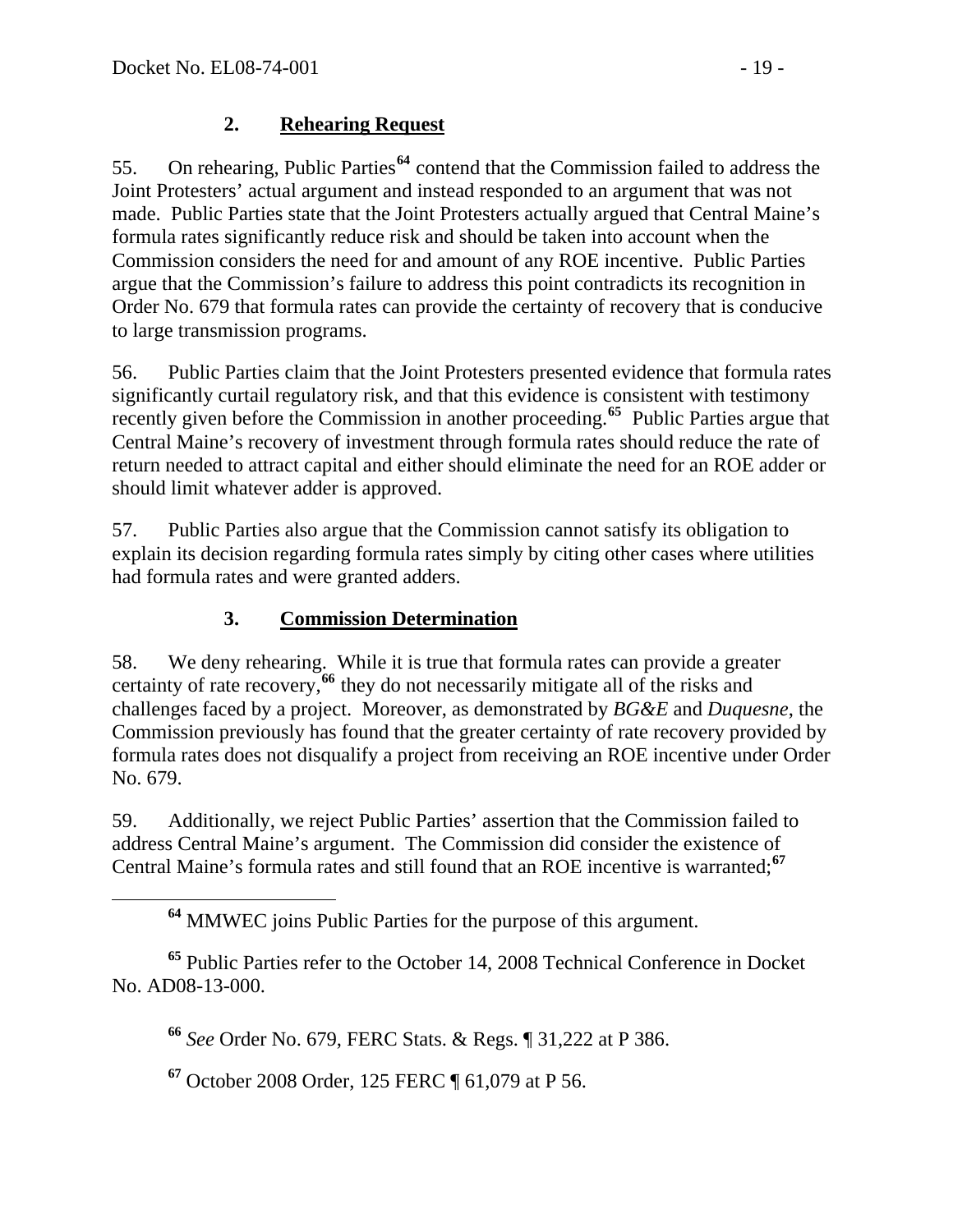notwithstanding the existence of formula rates, the Project faces significant siting, construction, regulatory, environmental, and financial risks and challenges that are not solved by the existence of such rates.

### **G. Change in Bond Yields**

### **1. October 2008 Order**

60. In the October 2008 Order, the Commission rejected the Joint Protesters' argument that the 74-basis point ROE adder (to reflect the change in bond prices approved in the Opinion 489 Rehearing Order**[68](#page-19-0)**) was no longer justified because of falling bond yields.**[69](#page-19-1)** The Joint Protesters contended that the Applicants' requested 13.14 percent ROE was equivalent to a 270 basis point adder, due to the effects of the moves in the bond and equity markets since the issuance of Opinion No. 489. The Commission found that, although the bond yields upon which the 74 basis point adjustment was based had declined approximately 120 basis points, this change in bond yields was only one element in determining the base ROE and had no impact on the zone of reasonableness. The Commission denied the request for a hearing but found that, given the passage of time since Opinion No. 489 and the Opinion No. 489 Rehearing Order, it was appropriate to consider a discounted cash flow analysis using more recent data to verify that those findings are still valid.

61. In *Virginia Electric and Power Co*.,**[70](#page-19-2)** the Commission noted that it recently performed a similar analysis based on the Opinion No. 489 methodology. There, the Commission stated that Virginia Electric Power Company (VEPCO) began with a similar group of 15 northeast transmission owners for its proxy group before additional screens

<span id="page-19-0"></span> $\overline{a}$ **<sup>68</sup>** *Bangor Hydro-Electric Co*., Opinion No. 489, 117 FERC ¶ 61,129 (2006), *order on reh'g*, 122 FERC ¶ 61,265 (2008) (Opinion No. 489 Rehearing Order).

<span id="page-19-1"></span>**<sup>69</sup>** In the Opinion No. 489 Rehearing Order, the Commission established for New England Transmission Owners a zone of reasonableness from a low-end ROE of 7.3 percent to a high-end ROE of 13.5 percent, with a midpoint and base-level ROE of 10.4 percent. In addition to the 50-basis point ROE incentive for membership in a Regional Transmission Organization, the Commission authorized a 74-basis point ROE adder to reflect updated bond data, applicable as of November 1, 2006. Consequently, out of the Opinion No. 489 Rehearing Order, the "going-forward" ROE for New England Transmission Owners was 11.64 percent  $(10.4 + 0.5 + 0.74)$ . By granting a 125 basis point ROE adder for Central Maine, its ROE increased to 12.89 percent  $(10.4 + 0.5 +$  $0.74 + 1.25$ , which is in the upper range of the zone of reasonableness established in the Opinion No. 489 Rehearing Order.

<span id="page-19-2"></span>**<sup>70</sup>** 124 FERC ¶ 61,207 (2008) (*VEPCO*).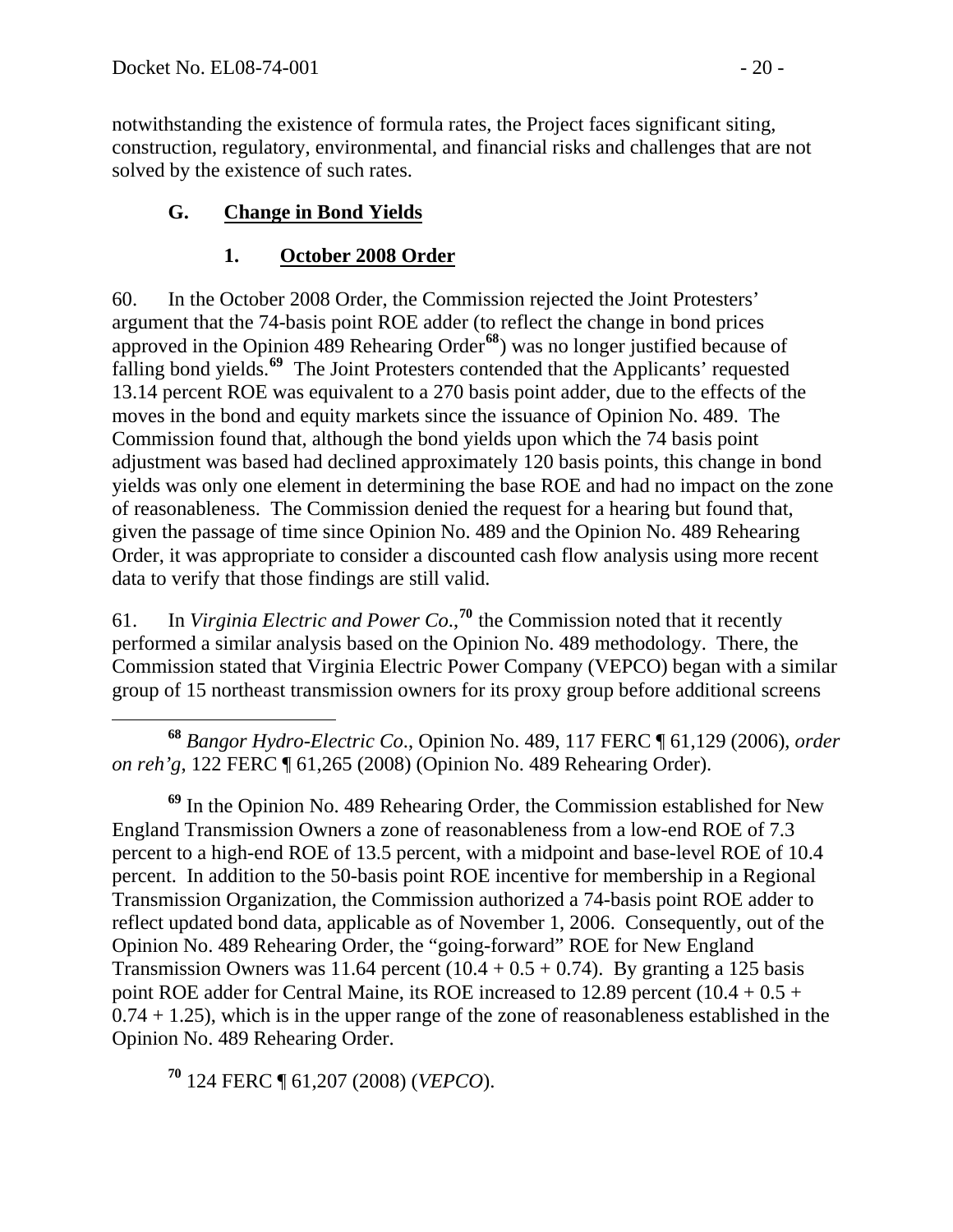were applied that reduced the proxy group. The Commission observed that Central Maine and VEPCO are both rated BBB+ by Standard & Poor's, which results in companies rated below BBB or above A- being screened out of the proxy group. The Commission thus found that VEPCO's proxy group provides a reasonable comparison for determining the zone of reasonable returns for Central Maine. The Commission stated that in *VEPCO*, the zone of reasonableness was determined to be 9.46 percent to 14.4 percent,**<sup>71</sup>** and that the 12.89 percent ROE authorized for Central Maine fell within this range. Consequently, the Commission determined that the zone of reasonableness approved in *VEPCO* demonstrated that it was appropriate to continue to use a zone of reasonableness of 7.3 percent to 13.5 percent for the New England Transmission Owners.

### **2. Rehearing Request**

62. On rehearing, Public Parties assert that the Commission abused its discretion by failing to take into account the change in bond yields when it determined whether any additional ROE adder was appropriate. Public Parties argue that the Commission failed to recognize that the 74 basis point adjustment was an upward adjustment to the midpoint and thus should have been removed to account for current conditions. Public Parties contend that the issue is not whether the 74 basis point adjustment affected the zone of reasonableness, but that it inflated the base level ROE upon which the 125 basis point ROE adder was added. Public Parties argue that the Commission at least should have removed the 74 basis point adjustment to reflect change in bond yields.

63. Public Parties further assert that the Commission erred in conducting a cost of capital analysis without holding an evidentiary hearing. Public Parties claim that the Commission's decision to import the findings of the *VEPCO* case failed to provide parties in this case with the opportunity to contest the basis of the Commission's determination. Public Parties also argue that where issues of material fact have been raised, establishing an ROE without a hearing is an inadequate substitute for an evidentiary hearing.

### **3. Commission Determination**

64. We deny rehearing. In its petition for declaratory order, Central Maine did not request a change in the base ROE that all New England Transmission Owners were awarded in the Opinion No. 489 Rehearing Order.**[72](#page-20-0)** Instead, Central Maine requested

**<sup>71</sup>** *Id*. P 120.

<span id="page-20-0"></span>**<sup>72</sup>** In the Opinion No. 489 Rehearing Order, the awarded 10.4 percent base ROE was adjusted upwards by 74 basis points to 11.14 percent to account for the change in capital market conditions that took place between the time of the ALJ's initial decision and the Commission's decision.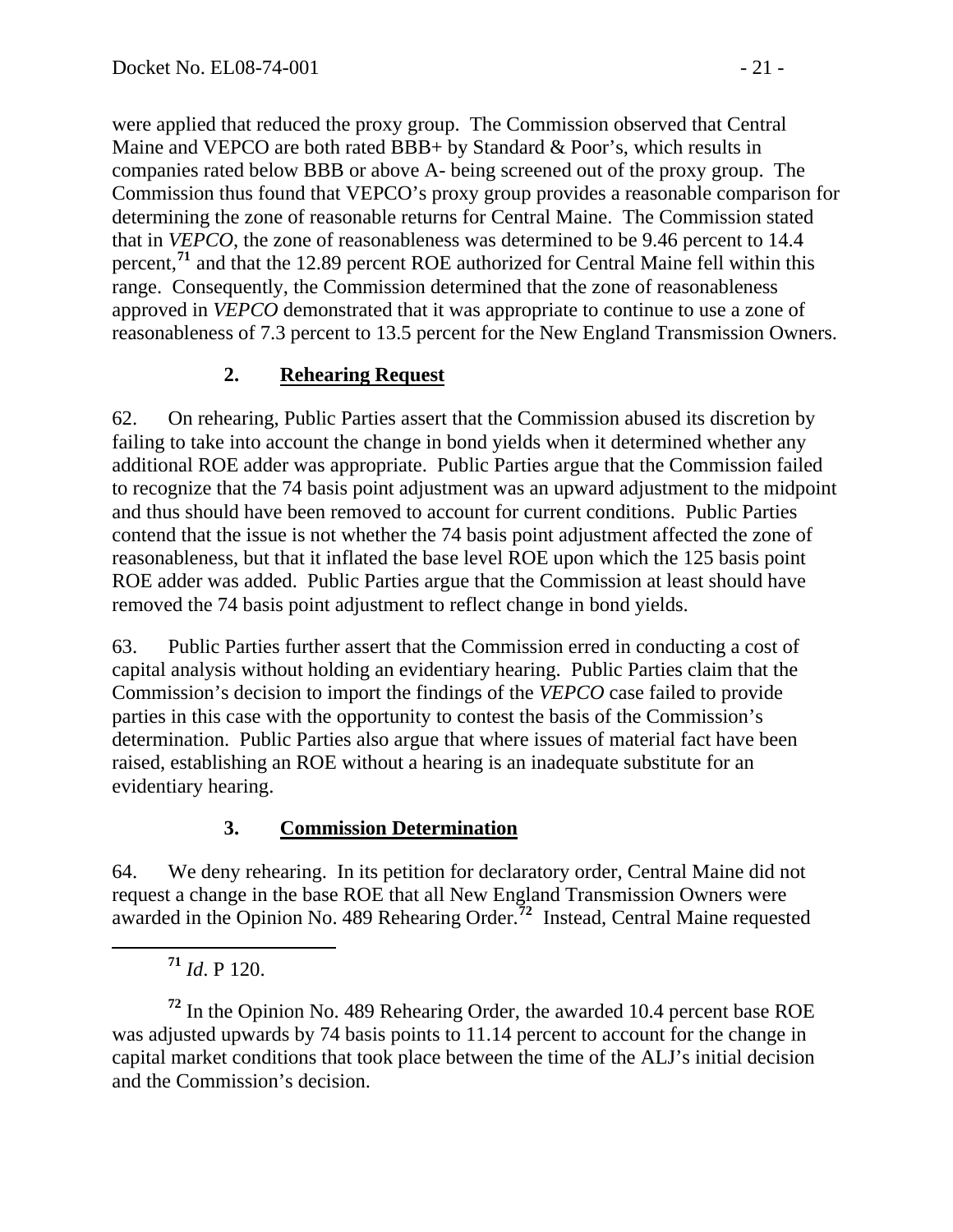several incentives pursuant to Order No. 679, including an ROE adder to its "goingforward" ROE of 11.64 percent, which includes a 50 basis point ROE incentive for RTO participation. Thus, the base ROE established in the Opinion No. 489 Rehearing Order is not open for review in this case, but would instead be subject to review only in a separate proceeding initiated under sections 205 or 206 of the FPA.

65. The Commission also reaffirms its reference to the discounted cash flow analysis performed in *VEPCO* as a reasonable comparison for determining the zone of reasonable returns for Central Maine. For the reasons detailed in the October 2008 Order, the *VEPCO* results verify that an ROE of 12.89 percent remains within the zone of reasonableness.

66. We also reject the claim that this proceeding involves disputed issues of material fact appropriate for an evidentiary hearing and settlement judge procedures. A formal trial-type hearing is unnecessary where there are no material facts in dispute.**[73](#page-21-0)** Public Parties' arguments in favor of a hearing are based solely on unsupported allegations and, as courts have previously stated, "mere allegations of disputed facts are insufficient to mandate a hearing; petitioners must make an adequate proffer of evidence to support them."**[74](#page-21-1)**

# **H. Rate Impact of 125 Basis Point ROE Adder**

# **1. Rehearing Request**

67. On rehearing, Public Parties**[75](#page-21-2)** argue that the Commission should have considered the impact on consumers of a 125 basis point ROE adder when determining whether it was just and reasonable. Public Parties contend that the Commission noted that the 150 basis point ROE adder originally requested by Central Maine would have raised the Project's cost, assuming no major cost overruns, to between \$4.2 and \$4.38 billion, but made no effort to factor cost impact into its decision to grant a 125 basis point ROE adder.

**<sup>74</sup>** *Cerro Wire & Cable*, 677 F.2d at 129.

<span id="page-21-2"></span>**<sup>75</sup>** MMWEC joins Public Parties for the purpose of this argument.

<span id="page-21-1"></span><span id="page-21-0"></span>**<sup>73</sup>** *See, e.g.*, *Cerro Wire & Cable Co*. *v*. *FERC*, 677 F.2d 124, 128-29 (D.C. Cir. 1982); *Southern Union Gas Co*. *v*. *FERC*, 840 F.2d 964, 970 (D.C. Cir. 1988); *Consolidated Oil & Gas*, *Inc*. *v*. *FERC*, 806 F.2d 275, 280 (D.C. Cir. 1986).